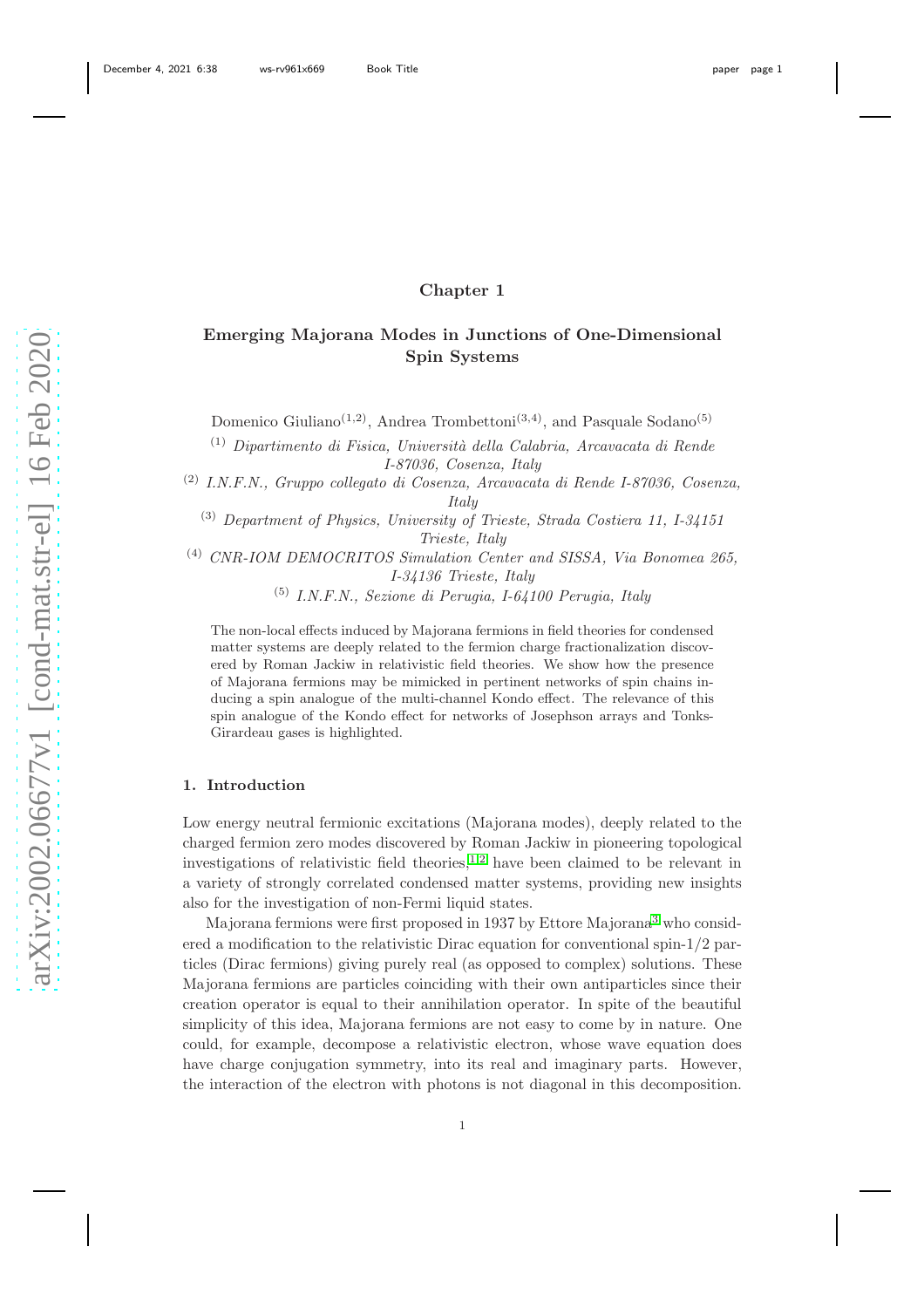The real and the imaginary components will be readily remixed by the electromagnetic interaction: they cannot be stationary states of the full Hamiltonian of Quantum Electrodynamics. In condensed matter systems, however, it may be easier to look for emergent Majorana fermions, since usually electromagnetic interactions are screened.

Our particular interest in the following is in situations where the fermion spectrum has midgap, or zero energy, states. Already for complex electrons, mid-gap states give rise to fractional quantum numbers<sup>[1](#page-21-0)[,4–](#page-21-3)[6](#page-21-4)</sup> relevant for the studies on polyacetylene.[7](#page-21-5) With Majorana fermions, these states lead to peculiar representations of the anticommutator algebra, which can violate basic symmetries, such as fermion parity symmetry.[8](#page-21-6)[–12](#page-21-7)

The huge interest in Majorana fermions goes beyond fundamental curiosity since there is an enormous potential for applications to quantum technology and to devices based on the manipulation of Majorana fermions. For example, this could allow an electron to be splitted in a pair of widely separated Majorana bound states,<sup>[13](#page-21-8)</sup> which could be less sensitive to the effect of localized sources of decoherence. Current research attempts to develop integrated devices suitable for detecting, storing and manipulating Majorana fermions $14$ 

Junctions of one-dimensional (1D) wires seem to possess several distinct advantages when it comes to fabrication and subsequent detection of Majorana zero modes. In these 1D devices, zero energy Majorana modes are confined either at the wire edges or at a domain wall between topological and non-topological regions of the wire and, due to the 1D confinement, there are very few modes to "disturb" their observable signatures. From the experimental side, there have been recent advances in fabrication and manipulation of clean quantum wires allowing for an unprecedented level of control and analysis of these devices in a wide range of settings.

Low energy Majorana modes have been recently the object of many theoreti- $cal^{14-17}$  $cal^{14-17}$  $cal^{14-17}$  and experimental<sup>[18](#page-21-11)</sup> investigations. Located at the edges of 1D devices, they are responsible for the emergence of stretched nonlocal electron states $13,19$  $13,19$  allowing for distance independent tunnelling,<sup>[20](#page-22-0)</sup> crossed Andreev reflection,<sup>[21](#page-22-1)</sup> teleportation-like coherent transfer of a fermion<sup>[22](#page-22-2)</sup> and fractional Josephson effects.<sup>[23](#page-22-3)[,24](#page-22-4)</sup> Their effects emerge in a variety of platforms: quantum wires immersed in a  $p$ -wave superconductor,  $13,19,20$  $13,19,20$  $13,19,20$  cold atomic systems,  $25$  topological insulator-superconductor magnetic structures,  $22,26,27$  $22,26,27$  $22,26,27$  semiconductor heterostructures,  $28-31$  $28-31$  superconducting wires,<sup>[32](#page-22-10)</sup> Josephson arrays<sup>[33](#page-22-11)</sup> and spin systems<sup>[34](#page-22-12)</sup> In addition, they may be relevant excitations also in conventional s-wave superconductors.<sup>[35](#page-22-13)</sup>

It is worth to stress here that, when a superconductor is coupled to a conducting wire in a SN-junction, the Majorana mode hybridizes with the conducting electrons at the normal side of the junction. Such a feature eventually yields to a "Majorana hybridization" with the electrons in the normal wire,  $36$  a phenomenon strikingly similar with the emergence of the "electronic Kondo cloud" at the Kondo fixed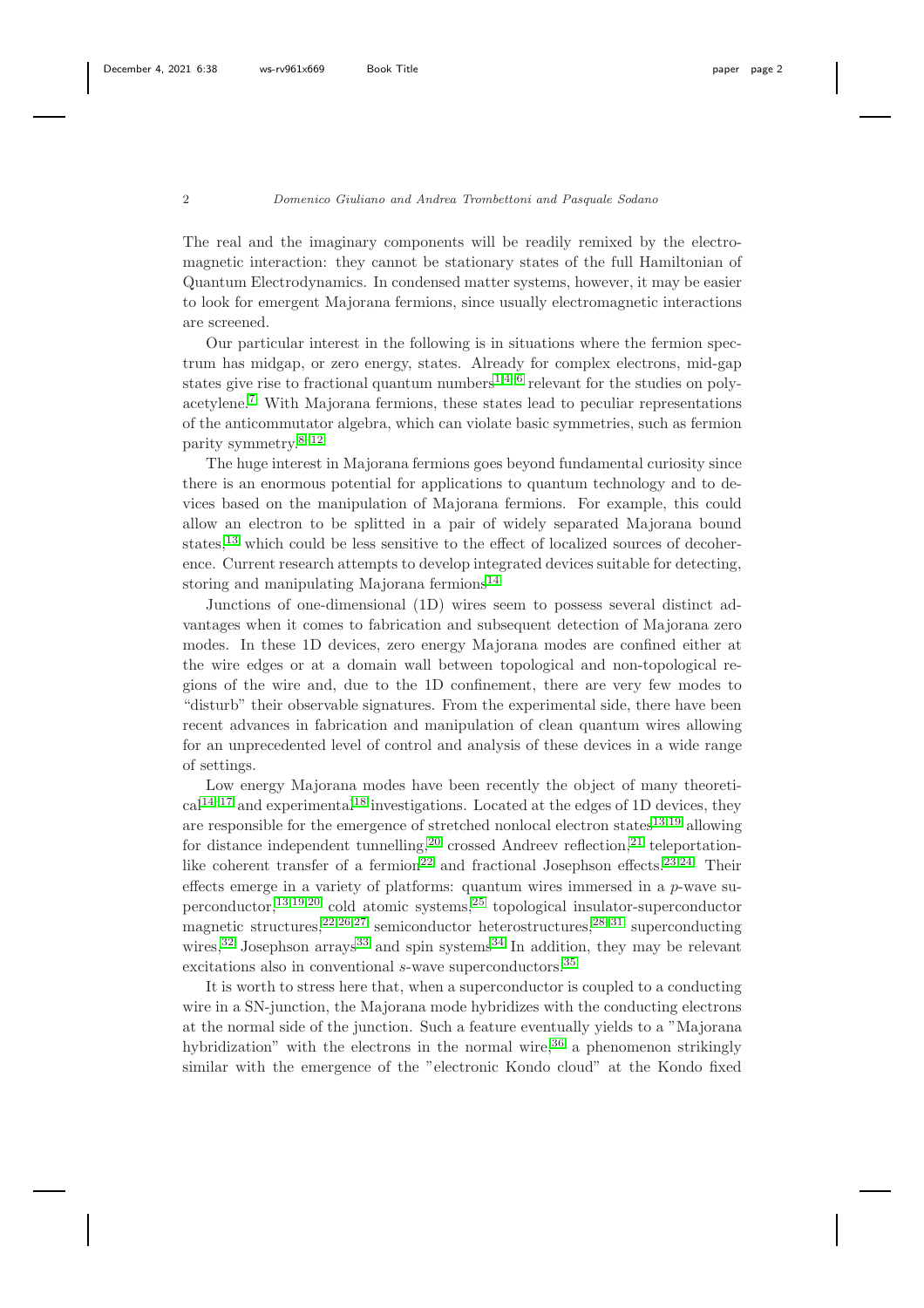## point.[37](#page-23-0)

Majorana low energy modes are expected to be relevant for applications to topological quantum computing<sup>[38](#page-23-1)</sup> and quantum interferometry<sup>[39](#page-23-2)[,40](#page-23-3)</sup> and their manipulation is under current investigation. $38,41-44$  $38,41-44$  $38,41-44$  In junctions of quantum wires, Majorana edge modes induce, for various network topologies, remarkable even-odd effects on the tunneling conductance.[45](#page-23-6) In addition, Coulomb charging effects cause conductance oscillations and resonances connected to teleportation as well as peculiar finite-bias peaks $46,47$  $46,47$  and may trigger the flow towards exotic Kondo fixed points when the center island has a finite charging energy.[48](#page-23-9)

Majorana fermions in condensed matter are not fundamental particles. Rather, they are effective degrees of freedom, emerging in the presence of a degeneracy in the ground state which is topologically protected. One paradigmatic example is the Kitaev chain,[19](#page-21-12) a tight-binding model for the effectively spinless fermions in 1D p-wave superconductor. In this model, a topologically protected phase (i.e., a phase which cannot be changed by any local operation, and thus robust against interaction with the environment) can be described in terms of a pair of Majorana modes localized at the ends of the chain. Together, they form a non-local fermionic degree of freedom, which can be used to encode a qubit. As a solid-state realization of this model, a set of nanowires with strong Rashba coupling (InAs, InSb), laid on a conventional BCS superconductor (Al, Nb) and subject to a suitably tuned magnetic field can develop Majorana ending modes,  $30,31$  $30,31$  for which experimental evidence has been provided (e.g.[18](#page-21-11)).

The setup described above is used in the so-called Majorana-Coulomb box, or topological Kondo model (TKM).<sup>[49](#page-23-10)</sup> It is obtained connecting a set of  $M$  effectively 1D wires to a set of nanowires supporting Majorana modes at their ends, hosted on a mesoscopic superconducting substrate with a large charging energy, and subject to an applied voltage potential (see Fig[.1\)](#page-2-0). At low temperatures, the model is integrable,<sup>[50](#page-23-11)</sup> despite not being 1D. It is possible, via conformal field theory or Bethe ansatz, to compute thermodynamic quantities such as free energy, specific heat and entropy contribution from the central region.<sup>[51](#page-23-12)</sup>



<span id="page-2-0"></span>Fig. 1. Schematic representation of the topological Kondo model: Majorana edge modes of quantum wires are hosted on an s-wave superconductor and are capacitively coupled with the ground. These modes are proximity-coupled with the external leads.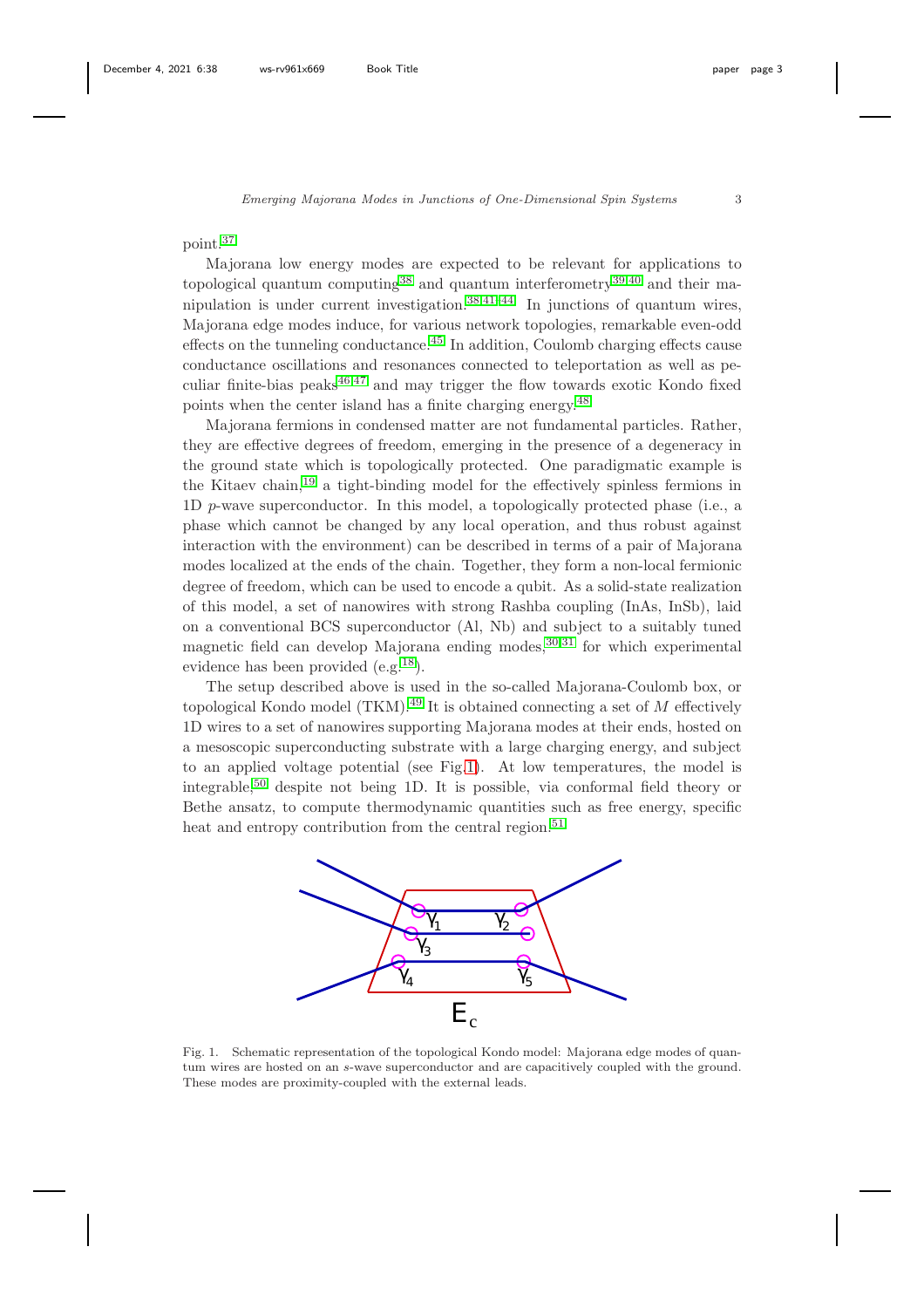It should be noticed that conventional multi-channel Kondo models are difficult to attain,[52](#page-23-13) due to the need for a perfect symmetry between the couplings of the spin density from the channels to the spin of the impurity. The TKM provides a shortcut to circumvent this problem, $49$  relating the symmetry between the channels to the topological degeneracy characterizing a 1D quantum wire into a topological phase, and associated with the emergence of localized Majorana modes at the edges of the wire.

Neglecting the overlap between Majorana modes lying at the edges of the wire, the authors of  $49$  showed that the ground state of the wire exhibits a topological degeneracy and that, on coupling  $M$  topological quantum wires to a central superconducting island with a finite charging energy, for  $M \geq 3$ , one may realize over screened multi-channel Kondo physics, with the spin of the isolated impurity given by a pertinent combination of the real fermionic operators of the Majorana modes localized at the inner edges. The emerging Kondo Hamiltonian is topological as the central spin is a nonlocal combination of emerging Majorana modes. This allows for a robust realization of multi-channel Kondo physics where the effects of the potentially dangerous anisotropies in the couplings between the spin impurity and the various channels are suppressed due to topology, being irrelevant in the renormalization group flow towards the Kondo regime. $49,53$  $49,53$ 

Finally, one should observe that the competition between superconductivity and Kondo physics leads to unusual Josephson current-phase relations and to a remark-able transfer of fractionalized charges.<sup>[54](#page-23-15)</sup> Also interesting is the study of the concurrence of entanglement between two quantum dots in contact with Majorana bound states on a floating superconducting island. One finds that the distance between the Majorana states, the charging energy of the island and the average island charge are decisive parameters for the efficiency of the entanglement generation. This leads to the possibility of long range entanglement with distance independent concurrence over wide parameter regions.[55](#page-24-0)

A different platform for the multi-channel Kondo model has been recently pro-posed in<sup>[56](#page-24-1)</sup> for a Y-junction of three 1D  $XX$  models and by Tsvelik in a Y-junction of three 1D quantum Ising models, in both cases with the 1D chains joined at their inner edges.<sup>[53](#page-23-14)</sup> This proposal, when the relevant parameters are pertinently tuned, is particularly attractive since the behaviour of the uncoupled spin models is known and it provides reliable and effective descriptions of strongly correlated phenomena in condensed matter systems. As a result one may envision to probe the multichannel Kondo effect in a variety of controllable, and yet "topologically robust", experimental settings such as the ones provided by degenerate Bose gases confined in an optical lattice<sup>[57,](#page-24-2)[58](#page-24-3)</sup> or quantum Josephson junction networks (Refs.<sup>[59–](#page-24-4)[61](#page-24-5)</sup> and Refs. therein). It should be noticed that spin realizations of multi-impurity<sup>[62](#page-24-6)</sup> and multi-channel<sup>[63](#page-24-7)</sup> Kondo models revealed very useful not only for quantifying the entanglement,  $64$  but also for characterizing quantum phase transitions.  $65$ 

Remarkably, the TKM behavior is that of a non-Fermi liquid. Configurations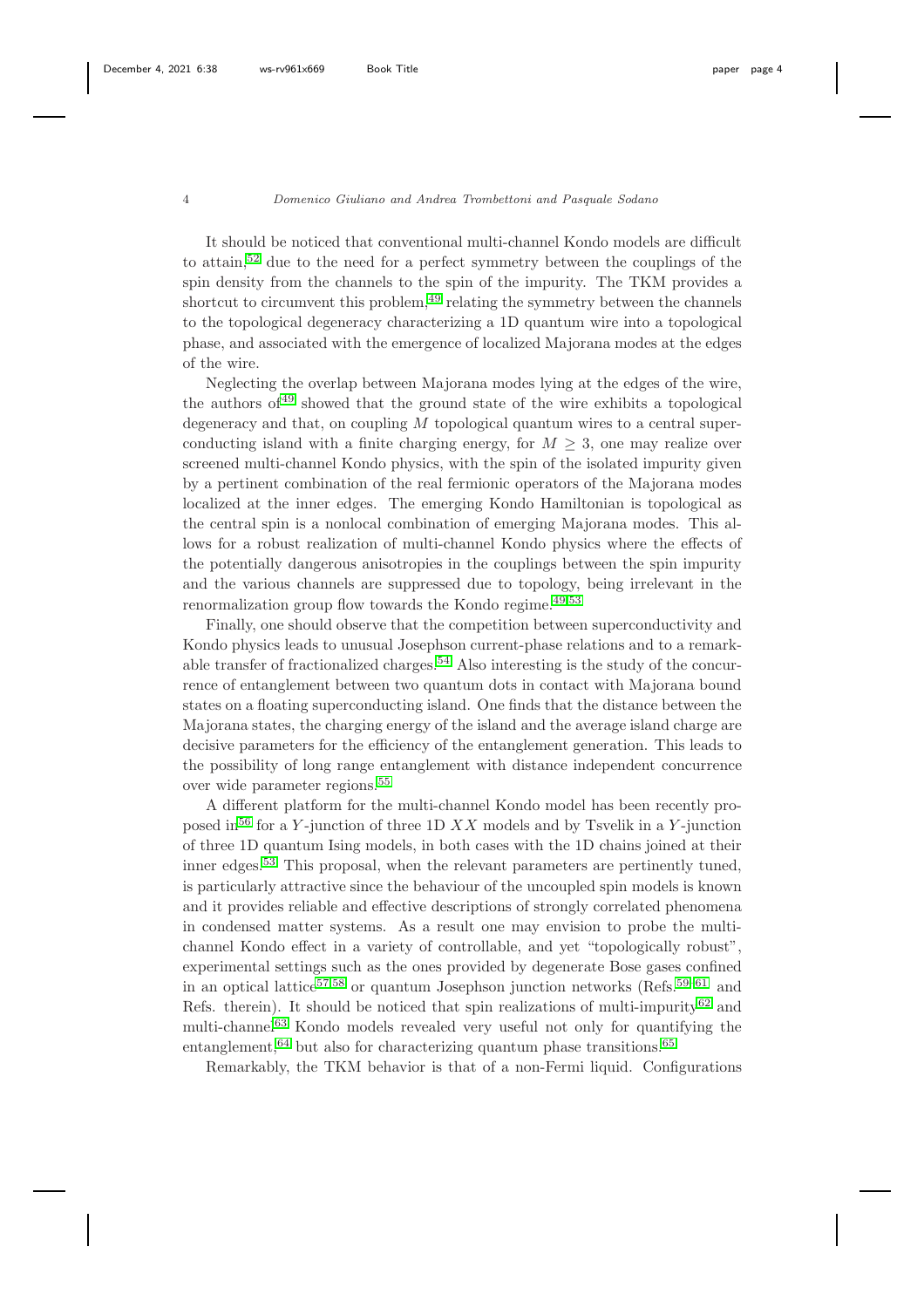based on plaquette schemes are probably the simplest way of realizing a topologically protected memory,<sup>[66](#page-24-10)</sup> and, within a surface code, all operations required for quantum computation. These configuration can be realized using as basic unit the Majorana-Coulomb box.<sup>[67](#page-24-11)</sup> Remarkably, the TKM can be realized by a junction of spin chains<sup>[57](#page-24-2)</sup> and it could be obtained in laboratory with the use of holographic optical traps for cold atomic gases, which paves the way of a whole new family of holographic devices.<sup>[57](#page-24-2)</sup>

The plan of the paper is the following. Using a pertinently generalized Jordan-Wigner transformation, Section [2](#page-4-0) shows how a Y-junction of  $XY$  spin chains may be transformed in a fermionic model with a non-trivial boundary term containing Klein factors (KF), i.e. real fermion modes, introduced to ensure the appropriate commutation relations on the Y-graph. Section [3](#page-8-0) is meant to clarify how the emergence of real fermion KF opens the possibility to engineer a spin-chain version of the TKM. In addition, one sees that a  $Y$ -junction of quantum Ising chains leads to a two-channel version of the topological Kondo effect, while a  $Y$ -junction of  $XX$ spin chains leads to a four channel Kondo model. Section [4](#page-13-0) shows how one can map networks of quantum spin chains – in a pertinent range of parameters – in networks of Josephson junction arrays. In Section [5](#page-17-0) one sees how a Y-junction of  $XX$  spin chains may be used to describe cold atomic systems in holographic traps. Section [6](#page-20-0) summarizes our findings.

To help following the various abbreviations, we list in Table [1](#page-4-1) the meaning of the ones we use most commonly throughout the paper.

<span id="page-4-1"></span>

| used abbreviations. |                           |
|---------------------|---------------------------|
| 1 <sub>D</sub>      | One-dimensional           |
| <b>TKM</b>          | Topological Kondo model   |
| KF                  | Klein factors             |
| OIC                 | Quantum Ising chain       |
| <b>JW</b>           | Jordan-Wigner             |
| <b>YSC</b>          | Y-junction of spin chains |
| JJC                 | Josephson junction chains |
| <b>TG</b>           | Tonks-Girardeau           |

Table 1. Glossary of most commonly

## <span id="page-4-0"></span>2. Emerging Majorana modes at junctions of quantum spin chains

In this Section we address networks of spin chains with nearest-neighbour magnetic exchange terms in the  $x$ - and  $y$ -directions in spin space (not necessarely equal to each other); in addition, we alledge for a nonzero uniform magnetic field applied in the z-direction. Specifically, each arm of the network is described by an  $XY$ spin-1/2 Hamiltonian given by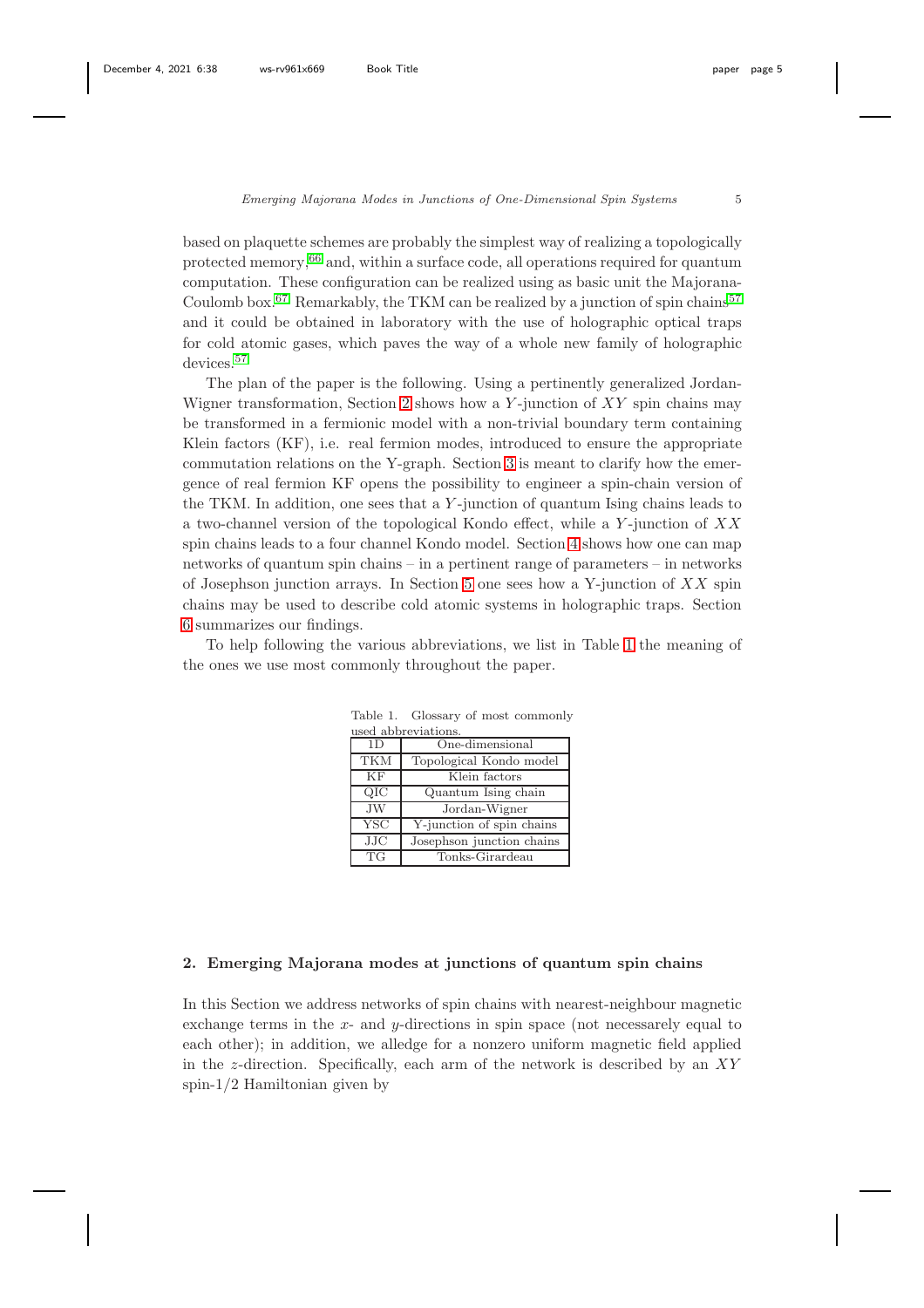<span id="page-5-0"></span>
$$
H_{XY} = -J\sum_{j=1}^{\ell-1} (S_j^x S_{j+1}^x + \gamma S_j^y S_{j+1}^y) - H\sum_{j=1}^{\ell} S_j^z \quad . \tag{1}
$$

In Eq.[\(1\)](#page-5-0)  $\vec{S}_j$  is a quantum spin-1/2 operator acting at site-j of an  $\ell$ -site chain (with  $\ell$  kept finite and eventually sent to infinite at the end of the calculations), obeying the algebra

$$
[S_j^a, S_{j'}^b] = i\delta_{j,j'} \epsilon^{abc} S_j^c \quad . \tag{2}
$$

 $J$  is the magnetic exchange strength between spins,  $H$  is the applied, uniform magnetic field in the z-direction and  $\gamma$  is the anisotropy parameter of the spin exchange interaction. In the following  $\gamma$  is chosen so that  $0 \leq \gamma \leq 1$ . By tuning  $\gamma$  between the extreme values  $\gamma = 0$  and  $\gamma = 1$ , the  $H_{XY}$  in [\(1\)](#page-5-0) continuosly interpolates between the quantum Ising chain  $(QIC)$  and the XX chain in transverse magnetic field.

To describe a junction of several  $XY$  chains, we introduce the boundary Hamiltonian  $H_{\Delta}$ , given by

<span id="page-5-1"></span>
$$
H_{\Delta} = -J_{\Delta} \sum_{\alpha \neq \beta} (S_{1,\alpha}^x S_{1,\beta}^x + \gamma S_{1,\alpha}^y S_{1,\beta}^y) \quad . \tag{3}
$$

In Eq.[\(3\)](#page-5-1) the *j*-th spin of the  $\alpha$ -th chain (with  $\alpha = 1, \dots, M$ ) is denoted by  $\vec{S}_{j,\alpha} =$  $(S_{j,\alpha}^x, S_{j,\alpha}^y, S_{j,\alpha}^z)$ . In  $H_{\Delta}$ , each spin in position  $j=1$  of a chain  $\alpha$  is coupled with all the others spins in the position  $j = 1$  of all other chains  $\beta \neq \alpha$ . The advantage of the form [\(3\)](#page-5-1) is that one can safely take the continuous limit in each chain, and the wires are coupled by a tunneling term.

The standard approach to the single chain described by the Hamiltonian [\(1\)](#page-5-0) consists in mapping  $X_{XY}$  onto a quadratic, spinless fermion Hamiltonian via the Jordan-Wigner (JW) transformations.<sup>[68,](#page-24-12)[69](#page-24-13)</sup> The latter allows for rewriting the quantum spin operators  $S_j^z$  and  $S_j^{\pm}$ , where  $S_j^{\pm} = S_j^x \pm iS_j^y$ , in terms of spinless lattice operators  $\{a_j, a_j^{\dagger}\}\$ as

<span id="page-5-3"></span>
$$
S_j^+ = a_j^{\dagger} e^{i\pi \sum_{r=1}^{j-1} a_r^{\dagger} a_r}
$$
  
\n
$$
S_j^- = a_j e^{i\pi \sum_{r=1}^{j-1} a_r^{\dagger} a_r}
$$
  
\n
$$
S_j^z = a_j^{\dagger} a_j - \frac{1}{2}
$$
 (4)

In terms of the JW-fermions, one obtains

<span id="page-5-2"></span>
$$
H_{XY} = -\frac{J(1+\gamma)}{2} \sum_{j=1}^{\ell-1} \{a_j^{\dagger} a_{j+1} + a_{j+1}^{\dagger} a_j\} + \frac{J(1-\gamma)}{2} \sum_{j=1}^{\ell-1} \{a_j a_{j+1} + a_{j+1}^{\dagger} a_j^{\dagger}\} + H \sum_{j=1}^{\ell} a_j^{\dagger} a_j
$$
(5)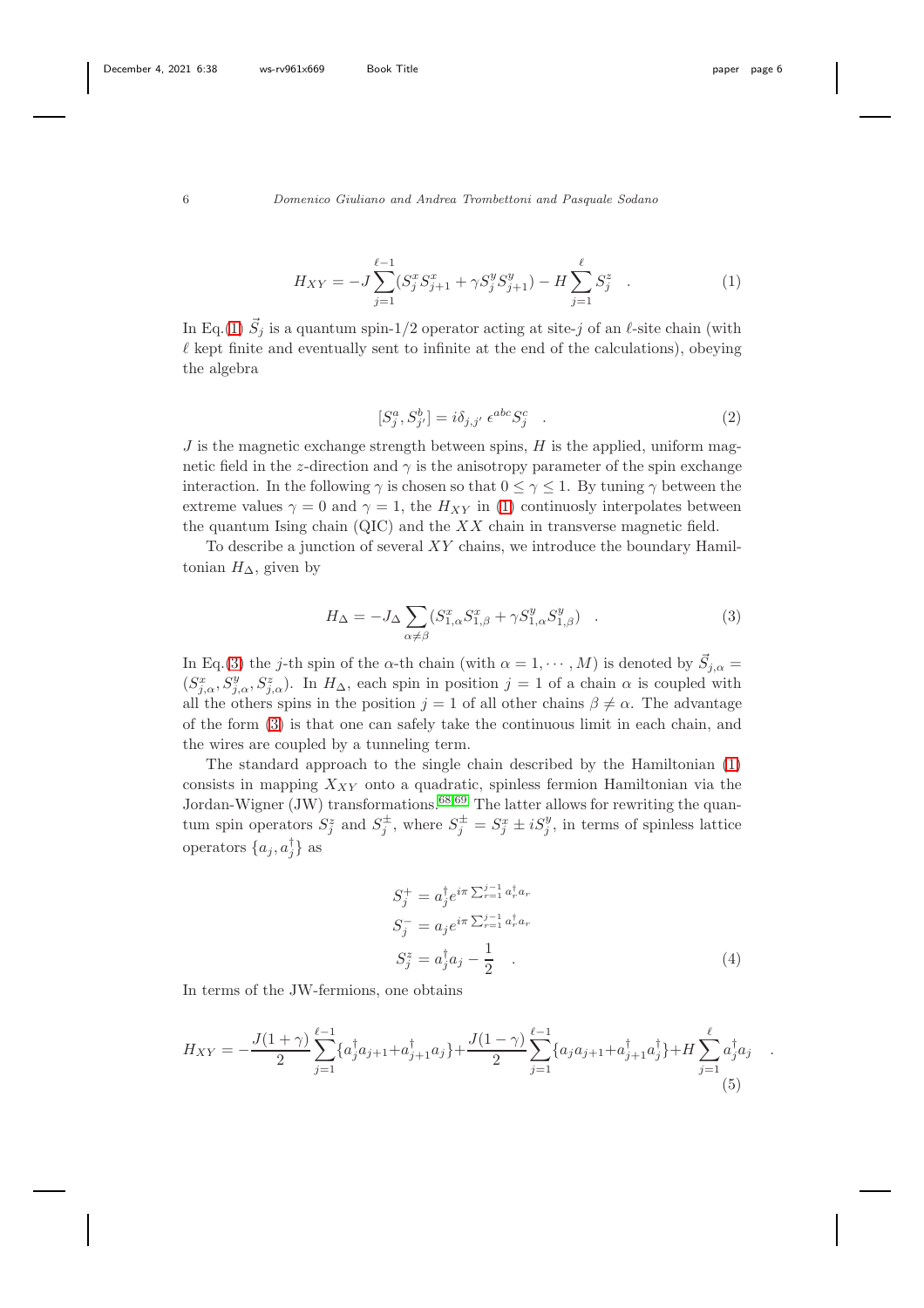Once written in terms of JW-fermions, from Eq.[\(5\)](#page-5-2) one has that, for  $\gamma = 1$ ,  $H_{XY}$ reduces to the Hamiltonian for free fermions on a 1D lattice with a chemical potential  $-H$  in the XX-limit, and to the Hamiltonian for a 1D Kitaev model for a *p*-wave superconductor when  $\gamma = 0.19$  $\gamma = 0.19$ 

Remarkably, while the above JW transformations [\(4\)](#page-5-3) are sufficient to rewrite the generic XY-Hamiltonian for a single chain in fermionic coordinates, a fundamental problem arises when several chains are connected to each other to form a junction of spin chains. Of course, one should have  $M \geq 3$ , since a junction of two chains can always be mapped onto one chain. Thus, for the sake of simplicity, in the following we shall take  $M = 3$ . The network with  $M = 3$  is called a Y-junction of spin chains.

In general, models of  $Y$ -junctions have been studied at the crossing of three, or more, Luttinger liquids,  $61,70-78$  $61,70-78$  $61,70-78$  in Bose gases in star geometries,  $79-81$  $79-81$  and in su-perconducting Josephson junctions.<sup>[61,](#page-24-5)[74,](#page-25-3)[82](#page-25-4)</sup> When introducing more than one chain, the Hamiltonian of the uncoupled chains (henceforth referred to as the "leads"),  $H^{(0)}$ , will be given by the sum of many Hamiltonians like the one in Eq.[\(5\)](#page-5-2). In the specific case of the Y-junction of spin chains (YSC) , one has

$$
H = H^{(0)} + H_{\Delta} \quad , \tag{6}
$$

where  $H_0$  is the bulk Hamiltonian of the uncoupled chains and  $H_{\Delta}$  is the junction Hamiltonian. The bulk Hamiltonian is given by

<span id="page-6-1"></span>
$$
H^{(0)} = \sum_{\alpha=1,2,3} \left\{ -J \sum_{j=1}^{\ell-1} (S_{j,\alpha}^x S_{j+1,\alpha}^x + \gamma S_{j,\alpha}^y S_{j+1,\alpha}^y) - H \sum_{j=1}^{\ell} S_{j,\alpha}^z \right\} \equiv \sum_{\alpha=1,2,3} H_{XY;\alpha},\tag{7}
$$

with  $\alpha$  being the chain index, while the junction Hamiltonian  $H_{\Delta}$  is given by [\(3\)](#page-5-1). Furthermore, in order to obtain the Kondo effect in spin chains, one should assume  $|J_\Delta|/|J| \leq 1.$ 

The YSC-Hamiltonian  $H \equiv H^{(0)} + H_{\Delta}$  provides the natural generalization of the Hamiltonian for a Y-junction of QIC's introduced in Ref.[53](#page-23-14) and later on generalized in Refs.,<sup>[67,](#page-24-11)[83](#page-25-5)</sup> to which it reduces for  $\gamma = 0$ , as well as of the Hamiltonian for a Yjunction of three quantum  $XX$ -spin chains discussed in Ref.,<sup>[56](#page-24-1)</sup> to which it reduces for  $\gamma = 1$ .

In view of the successfull application of the JW-transformation to solving a single XY -chain, one may attempt to look for an appropriate generalization to the YSC of the mapping onto a spinless fermionic model, but a simple-minded generalized JW-representation of the spin coordinates such as

<span id="page-6-0"></span>
$$
S_{j,\alpha}^{+} = a_{j,\alpha}^{\dagger} e^{i\pi \sum_{r=1}^{j-1} a_{r,\alpha}^{\dagger} a_{r,\alpha}}
$$
  
\n
$$
S_{j,\alpha}^{-} = a_{j,\alpha} e^{i\pi \sum_{r=1}^{j-1} a_{r,\alpha}^{\dagger} a_{r,\alpha}}
$$
  
\n
$$
S_{j,\alpha}^{z} = a_{j,\alpha}^{\dagger} a_{j,\alpha} - \frac{1}{2} ,
$$
\n(8)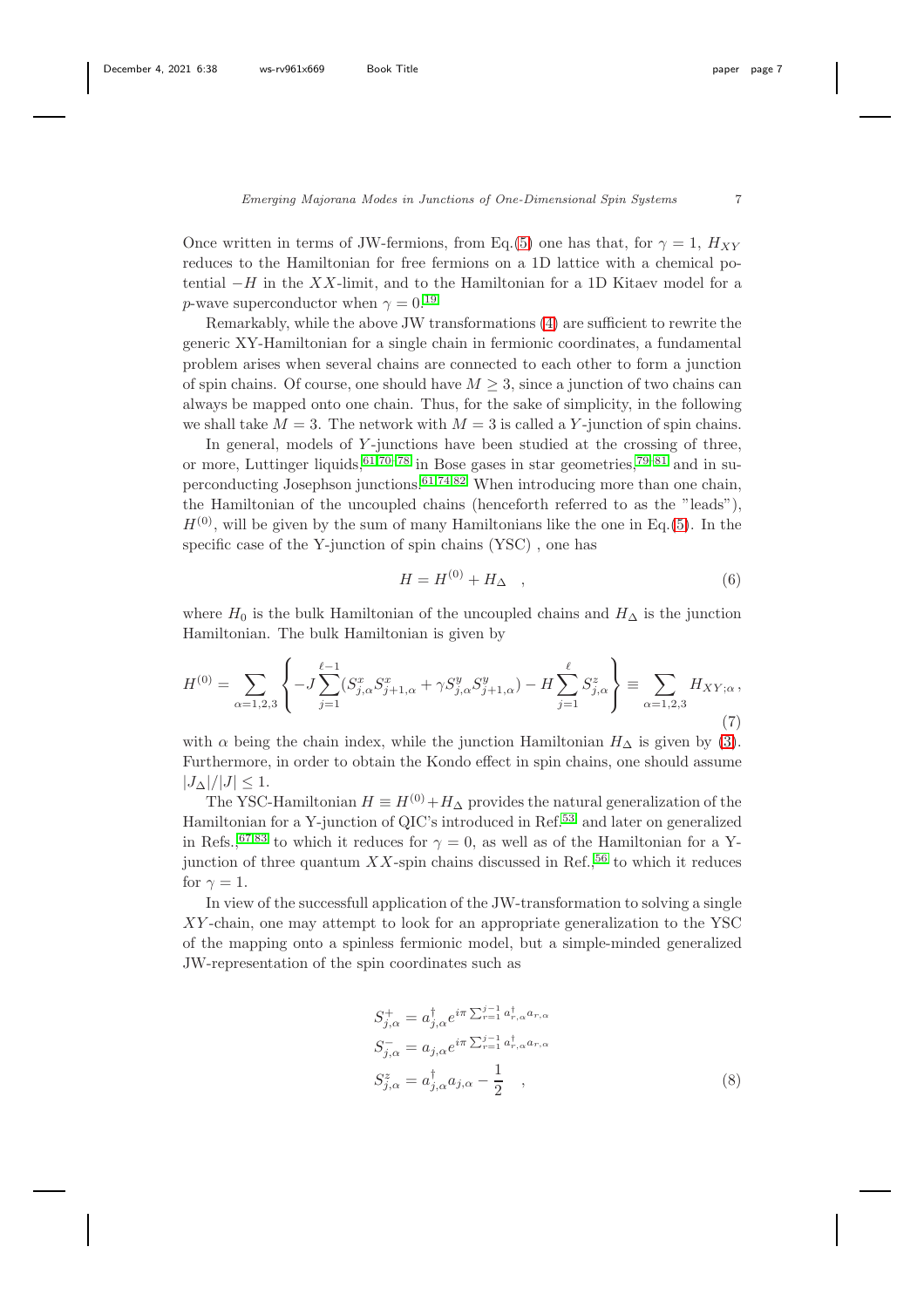would eventually lead to operators that properly commute with each other, if they belong to the same chain, but such that  $\{S_{j,\alpha}^{\pm}, S_{j',\alpha'}^{\pm}\} = 0$ , if  $\alpha \neq \alpha'$ , instead than  $[S_{j,\alpha}^{\pm}, S_{j',\alpha'}^{\pm}] = 0.$ 

The solution to this problem was first put forward in Ref.,<sup>[56](#page-24-1)</sup> in analogy to what is done when bosonizing spinful fermionic operators in interacting one-dimensional electronic systems.  $84$  Basically, one introduces the so-called KF, that is, real fermion modes, one per each chain. In the specific case of the YSC, one has to introduce three KF,  $\eta^1, \eta^2, \eta^3$ , obeying the appropriate anticommutation relations with each other and anticommuting with all the other JW-fermion operators used to represent the spin operators in the leads. Specifically, one sets

$$
\{\eta^{\alpha}, \eta^{\alpha'}\} = 2\delta_{\alpha,\alpha'}
$$
  

$$
\{\eta^{\alpha}, a_{j,\alpha'}\} = \{\eta^{\alpha}, a_{j,\alpha'}^{\dagger}\} = 0 \quad , \tag{9}
$$

with  $\alpha, \alpha' = 1, 2, 3$ .

Using the KF, one modifies Eqs.[\(8\)](#page-6-0) so as to take into account the commutation relations between the spin operators; that is, one sets  $53,56,85$  $53,56,85$  $53,56,85$ 

<span id="page-7-0"></span>
$$
S_{j,\alpha}^{+} = ia_{j,\alpha}^{\dagger} e^{i\pi \sum_{r=1}^{j-1} a_{r,\alpha}^{\dagger} a_{r,\alpha}} \eta^{\alpha}
$$
  
\n
$$
S_{j,\alpha}^{-} = ia_{j,\alpha} e^{i\pi \sum_{r=1}^{j-1} a_{r,\alpha}^{\dagger} a_{r,\alpha}} \eta^{\alpha}
$$
  
\n
$$
S_{j,\alpha}^{z} = a_{j,\alpha}^{\dagger} a_{j,\alpha} - \frac{1}{2} .
$$
\n(10)

Apparently, the KF are introduced as a mathematical tool to ensure the correct commutation relations between operators acting on sites belonging to different chains. Equivalently, one may just state that their introduction corresponds to an "artificial" enlargement of the Hilbert space, which is yet necessary, in order to recover the correct operator algebra.[56](#page-24-1)

When joining together the leads into the YSC, the KF conspire to actually interact with the dynamical degrees of freedom of the leads, thus being legitimately promoted to "physical" degrees of freedom of the system, whose presence, or absence, can potentially strongly affect the behavior of the junction. Thus, in this respect, they can definitely be regarded as "emerging real-fermion degrees of freedom", that is, as emerging Majorana modes, by no means different from the "actual" Majorana modes emerging in e.g. a 1D topological superconductor in its topological phase.[19](#page-21-12) Notice that a number of exotic phases has been predicted to emerge in pertinently designed junctions of 1D leads, due to the effect of coupling the "bulk" degrees of freedom of the system to the KF,<sup>[73](#page-25-8)</sup> to the so-called Klein-Majorana hybridization between the two kinds of real-fermion degrees of freedom entering the junction Hamiltonian,  $86$  or to both phenomena taking place at the same time.  $87$ 

Once the generalized JW transformations, Eqs.[\(10\)](#page-7-0), are inserted into  $H^{(0)}$  in Eq.[\(7\)](#page-6-1), one obtains the fermionic version of the disconnected lead Hamiltonian as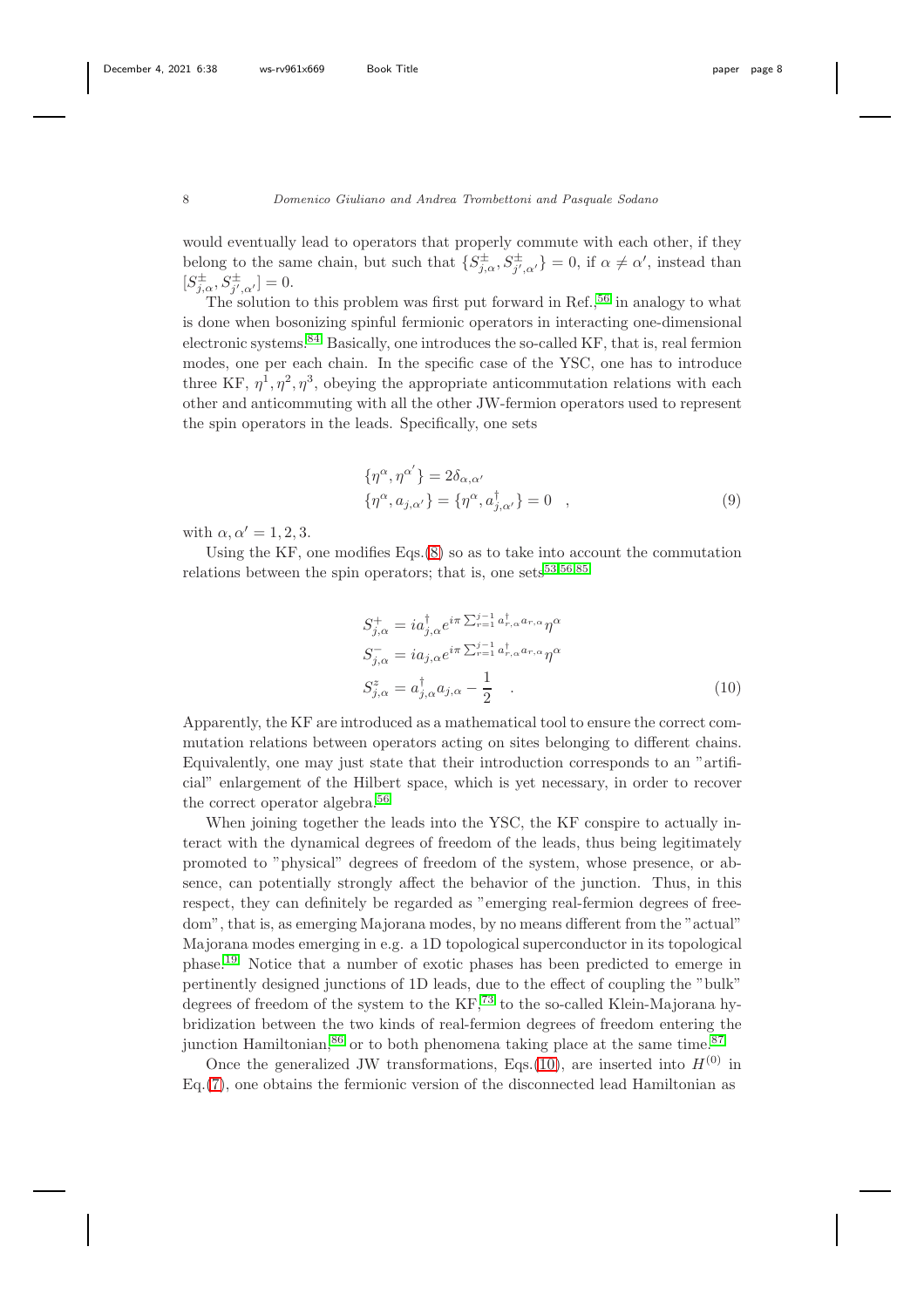<span id="page-8-1"></span>
$$
H^{(0)} = \sum_{\alpha=1,2,3} \left\{ -\frac{J(1+\gamma)}{2} \sum_{j=1}^{\ell-1} \{ a_{j,\alpha}^{\dagger} a_{j+1,\alpha} + a_{j+1,\alpha}^{\dagger} a_{j,\alpha} \} + \frac{J(1-\gamma)}{2} \sum_{j=1}^{\ell-1} \{ a_{j,\alpha} a_{j+1,\alpha} + a_{j+1,\alpha}^{\dagger} a_{j,\alpha}^{\dagger} \} + H \sum_{j=1}^{\ell} a_{j,\alpha}^{\dagger} a_{j,\alpha} \right\} .
$$
 (11)

We see that the KF do not appear in the "bulk" lead Hamiltonian in Eq.[\(11\)](#page-8-1). At variance, they do appear in the junction Hamiltonian  $H_{\Delta}$  in Eq.[\(3\)](#page-5-1) which, once rewritten in fermionic coordinates, takes the form

<span id="page-8-3"></span>
$$
H_{\Delta} = 2J_{\Delta} \left( \vec{\Sigma}_1 + \gamma \vec{\Upsilon}_1 \right) \cdot \vec{\mathcal{R}} \quad . \tag{12}
$$

In particular, the KF determine the "topological" spin-1/2 operator  $\vec{\mathcal{R}}$ ,<sup>[53,](#page-23-14)[56](#page-24-1)</sup> which is given by

<span id="page-8-2"></span>
$$
\vec{\mathcal{R}} = -\frac{i}{2} \begin{pmatrix} \sigma^2 \sigma^3 \\ \sigma^3 \sigma^1 \\ \sigma^1 \sigma^2 \end{pmatrix} . \tag{13}
$$

It is, indeed, a straightforward check to verify that the components of  $\vec{\mathcal{R}}$  satisfy the appropriate  $su(2)$ -commutation relation for a spin-1/2 angular-momentum operator. Following the notation of Ref.,  $85$  in Eq.[\(13\)](#page-8-2) we have also introduced the lattice spin- and isospin-density operators,  $\vec{\Sigma}_j, \vec{\Upsilon}_j$ , defined as

$$
\vec{\Sigma}_j = -\frac{i}{2} \begin{pmatrix} (a_{j,2} + a_{j,2}^\dagger)(a_{j,3} + a_{j,3}^\dagger) \\ (a_{j,3} + a_{j,3}^\dagger)(a_{j,1} + a_{j,1}^\dagger) \\ (a_{j,1} + a_{j,1}^\dagger)(a_{j,2} + a_{j,2}^\dagger) \end{pmatrix} , \ \ \vec{\Upsilon}_j = \frac{i}{2} \begin{pmatrix} (a_{j,2} - a_{j,2}^\dagger)(a_{j,3} - a_{j,3}^\dagger) \\ (a_{j,3} - a_{j,3}^\dagger)(a_{j,1} - a_{j,1}^\dagger) \\ (a_{j,1} - a_{j,1}^\dagger)(a_{j,2} - a_{j,2}^\dagger) \end{pmatrix} .
$$
\n(14)

Eqs.[\(11](#page-8-1)[,12\)](#page-8-3) are the key result of the generalized JW-transformations applied to a YSC. They evidence the emergence of actual degrees of freedom at the junction (the topological spin  $\mathcal{R}$  ) which, despite being determined by operators originally introduced as a mathematical mean to assure the consistency of the JW-transformations, eventually become true "physical" degrees of freedom

#### <span id="page-8-0"></span>3. Kondo effect in spin systems and the topological Kondo model

The most striking physical consequences of the emergence of real-fermion KF at a junction of bosonic quantum spin chains is the possibility of using them to engineer spin-chain version of the so-called Topological Kondo effect.

Historically, the Kondo effect was discovered as a low-temperature upturn in the resistivity of conducting metals doped with magnetic impurities.[88](#page-25-11)[–90](#page-26-0) It is determined by the relevance of nonperturbative spin-flip processes due to the magnetic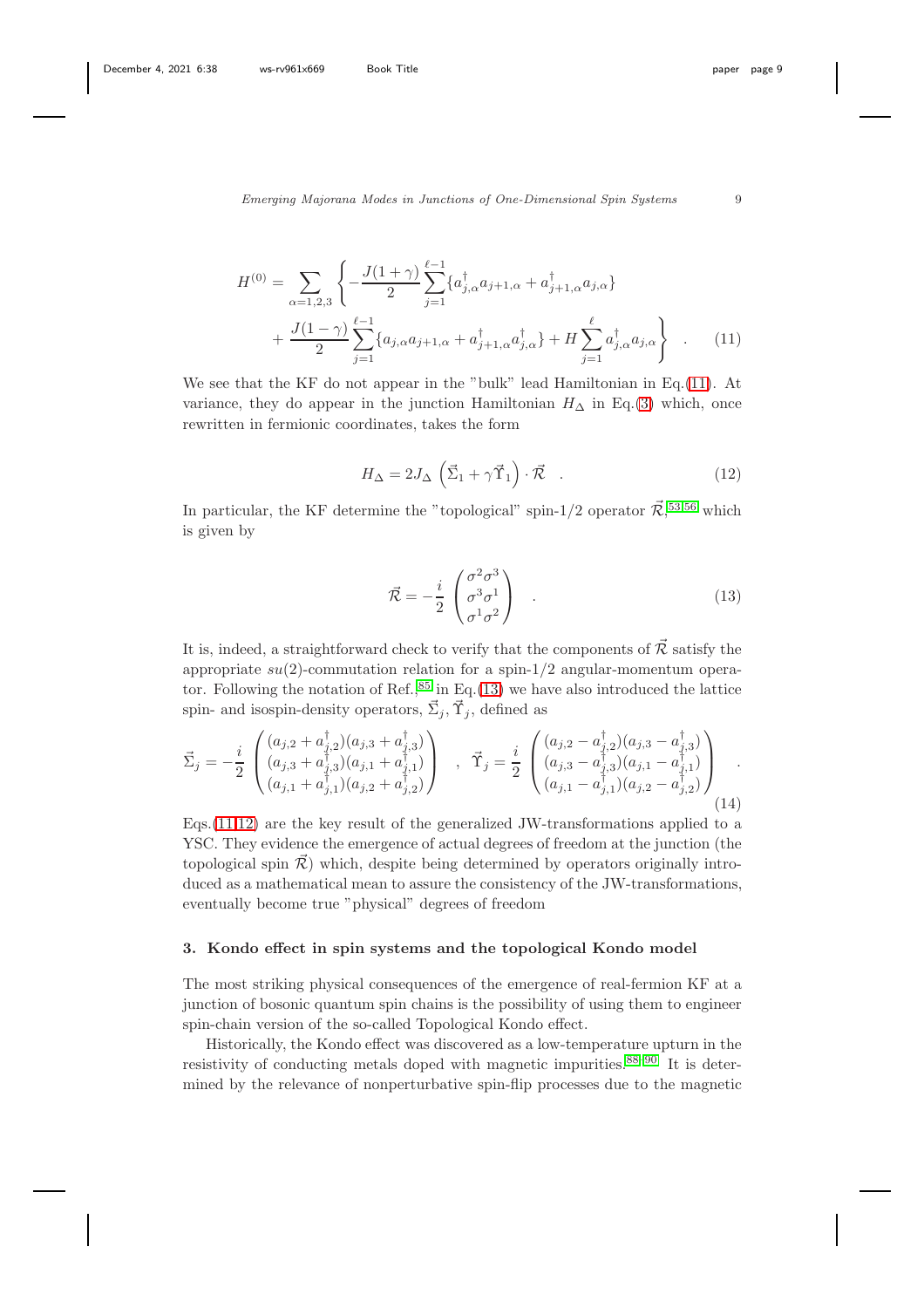dipole interaction between the spin of a magnetic impurity and of the itinerant conduction electrons in the metal, which, as the temperature goes down, determines the formation of a strongly correlated Kondo state between the impurity and the conduction electrons (the "Kondo cloud").[88](#page-25-11)[,89,](#page-25-12)[91](#page-26-1)

In the last decades, the development in quantum device fabrication techniques has triggered a novel interest in the Kondo effect, as it has been possible to realize it in quantum dots with metallic,  $92-95$  $92-95$  as well as superconducting leads.  $96-98$  $96-98$ 

Of particular relevance is the proposal of realizing the Kondo impurity spin in terms of Majorana fermion modes emerging at the endpoints of one-dimensional quantum wires connected to topological superconductors. Such a peculiar realization of Kondo effect is characterized by the "topological" nature of the impurity spin, each component of which is determined by Majorana modes belonging to different quantum wires (leads). Thus, we see that in such a topological version of Kondo effect (the TKM), the "emerging" magnetic impurity is nonlocal in the lead index. Therefore, disconnecting even a single lead from the junction fully destroys the effect, which is the main signature of the topological nature of the phenomenon.[50](#page-23-11)[,51,](#page-23-12)[99,](#page-26-6)[100](#page-26-7)

In Refs.,  $49,101$  $49,101$  it was shown that networks of quantum wires supporting edge Majorana modes $102$  provide a possible experimentally attainable realization of the TKM. Subsequently, the spin dynamics,  $50$  as well as the exact solution for finite number of electrons,<sup>[103](#page-26-10)</sup> were investigated.

Tipically, a TKM is realized at a junction of quantum wires connected to a superconducting island with a finite charging energy  $E_c$ . In such a system, Coulomb interactions play an essential role for the host superconducting region, since they determine  $E_c$ <sup>[50,](#page-23-11)[99](#page-26-6)</sup> Focusing onto the temperature regime  $T \ll E_c$ , one obtains that in all the allowed physical processes at the junction the number of electrons on the island is conserved. Under these conditions, the effective Hamiltonian describing the TKM at low energy scales can be written in the form<sup>[99,](#page-26-6)[101](#page-26-8)[,104](#page-26-11)[,105](#page-26-12)</sup>

<span id="page-9-0"></span>
$$
H = -iv_F \sum_{\alpha=1}^{M} \int dx \psi_{\alpha}^{\dagger}(x) \partial_x \psi_{\alpha}(x) + \sum_{\alpha \neq \beta} \lambda_{\alpha\beta} \gamma_{\alpha} \gamma_{\beta} \psi_{\alpha}^{\dagger}(0) \psi_{\beta}(0) + i \sum_{\alpha \neq \beta} h_{\alpha\beta} \gamma_{\alpha} \gamma_{\beta} . \tag{15}
$$

In Eq.[\(15\)](#page-9-0), the  $\psi_{\alpha}(x)$ 's are the Fermi fields describing electrons in the wires  $\alpha =$  $1, \ldots, M.$   $\gamma_{\alpha} = \gamma_{\alpha}^{\dagger}$  are Majorana fields constrained in a box connected with the wires and satisfying the Poisson algebra

$$
\{\gamma_{\alpha}, \gamma_{\beta}\} = 2\delta_{\alpha,\beta} . \tag{16}
$$

The symmetric matrix  $\lambda_{\alpha,\beta} > 0$  is the analog of the coupling with the magnetic impurity in the usual Kondo problem. The couplings  $h_{\alpha,\beta} = h_{\beta,\alpha}$  represent a direct coupling between only a pair of Majorana fermions. These can be made exponentially small when the Majorana zero modes are far enough from each other in real space. For this reason, we shall neglect them henceforth. A related, yet different model, with real spinless fermions in the bulk, has been analyzed in.<sup>[106](#page-26-13)</sup>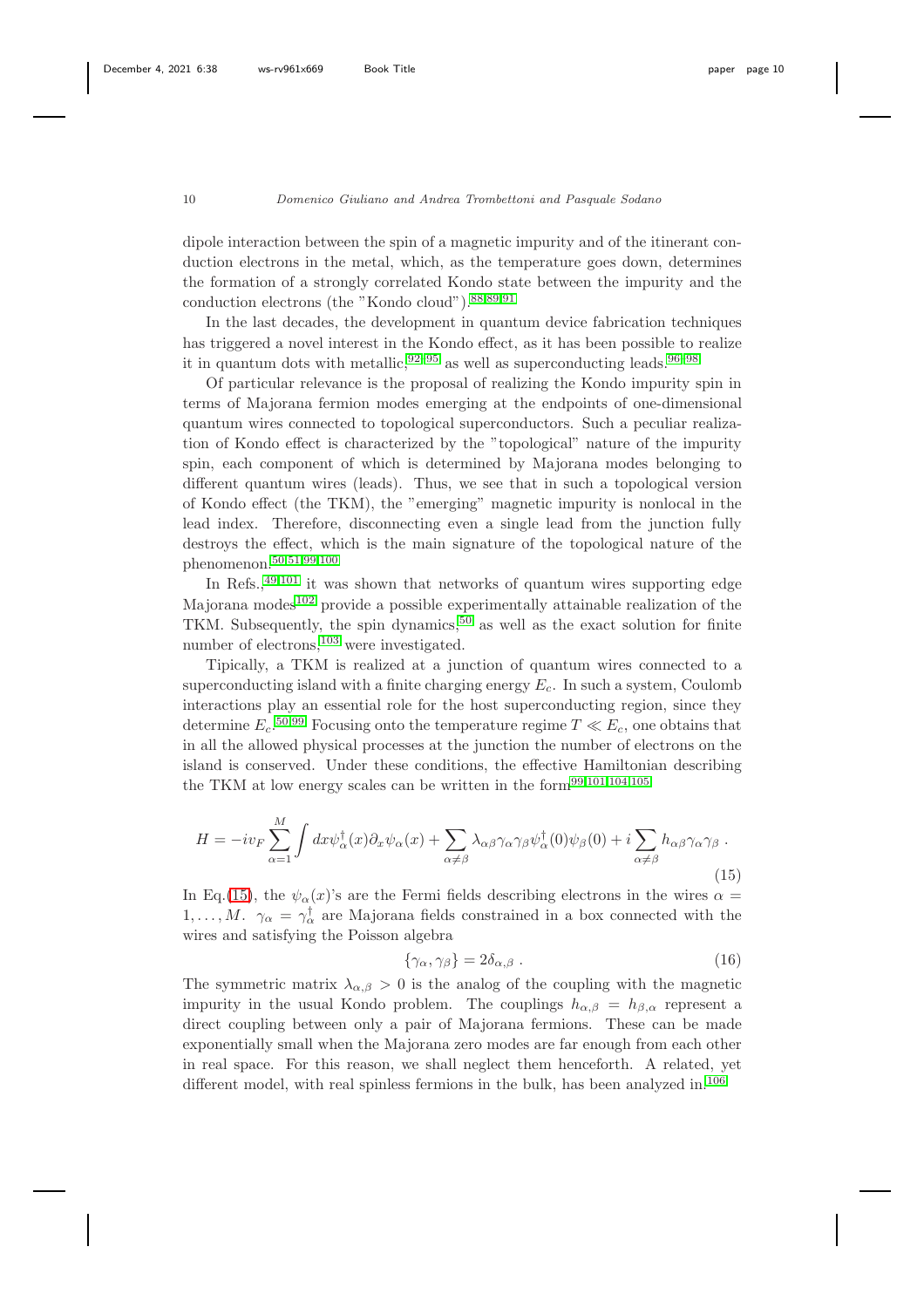## 3.1. Topological Kondo model from a Y-junction of onedimensional spin systems

To prove the mapping between a YSC of three critical chains and a topological Kondo Hamiltonian with  $M = 3$ , one starts from Ref.<sup>[56](#page-24-1)</sup> where, by introducing the KF approach to the generalized JW transformation for a junction of quantum spin chains, it was shown that a Y-junction of quantum  $XX$ -spin chains in their gapless phase (corresponding to taking the limit  $\gamma = 1$  in  $H^{(0)} + H_{\Delta}$ ) hosts a remarkable realization of the four-channel, spin-1/2 Kondo effect.

In the low-energy, long-wavelength limit for the lead excitations, the Y-junction of quantum  $XX$ -spin chains exactly maps onto the Hamiltonian in Eq.[\(15\)](#page-9-0) for  $M = 3$ . In order to see this, one first of all notices that, for  $\gamma = 1$ , one obtains

<span id="page-10-0"></span>
$$
H_{\gamma=1} = H_{\gamma=1}^{(0)} + H_{\Delta,\gamma=1} =
$$
\n
$$
\sum_{\alpha=1,2,3} \left\{ -J \sum_{j=1}^{\ell-1} [a_{j,\alpha}^{\dagger} a_{j+1,\alpha} + a_{j+1,\alpha}^{\dagger} a_{j,\alpha}] - H \sum_{j=1}^{\ell} a_{j,\alpha}^{\dagger} a_{j,\alpha} \right\} + 2J_{\Delta} [\vec{\Sigma}_{1} + \vec{\Upsilon}_{1}] \cdot \vec{\mathcal{R}}.
$$
\n(17)

In the "critical" region,  $2J > |H|$ , the lattice fermions in Eq.[\(18\)](#page-10-0) show a gapless spectrum (in the  $\ell \to \infty$ -limit), thus behaving as gapless free fermions on the leads of the junction. This allows to expand the lattice fermion operators by only retaining low-energy modes around the Fermi momenta of the single-fermion spectrum in each lead,  $\pm k_F = \pm \arccos\left(\frac{H}{2J}\right)$ . Specifically, one sets

<span id="page-10-1"></span>
$$
a_{j,\alpha} \approx \sqrt{a} \left\{ e^{ik_F(j-1)} \psi_{R,\alpha}(x_j) + e^{-ik_F(j-1)} \psi_{L,\alpha}(x_j) \right\} , \qquad (18)
$$

with  $x_j = ja$  and a being the lattice step (which we will set to 1 henceforth, unless specifically required to do otherwise for the sake of clarity). In terms of the continuum fermion operators at the right-hand side of Eq.[\(18\)](#page-10-1), one obtains

$$
H_{\gamma=1} \approx -i\hat{v}_F \sum_{\alpha=1}^3 \int_0^\ell dx \left\{ \psi_{R,\alpha}^\dagger(x) \partial_x \psi_{R,\alpha}(x) - \psi_{L,\alpha}^\dagger(x) \partial_x \psi_{L,\alpha}(x) \right\} + \sum_{\alpha \neq \beta} J_\Delta \sigma^\alpha \sigma^\beta [\psi_{R,\alpha}^\dagger(0) + \psi_{L,\alpha}^\dagger(0)][\psi_{R,\beta}(0) + \psi_{L,\beta}(0)] ,
$$
 (19)

with  $\hat{v}_F = 2J \cos(k_F)$ . To recover the Hamiltonian in Eq.[\(15\)](#page-9-0), one should "unfold" the chiral fields by defining 3 right-handed field  $\psi_{\alpha}(x)$  such that

<span id="page-10-2"></span>
$$
\psi_{\alpha}(x) = \begin{cases} \psi_{R,\alpha}(x) & , (x > 0) \\ \psi_{L,\alpha}(-x) & , (x < 0) \end{cases}
$$
 (20)

Once  $H_{\gamma=1}$  is rewritten in terms of the unfolded fields in Eq.[\(20\)](#page-10-2), by comparison with Eq.[\(15\)](#page-9-0), one readily sees that  $H_{\gamma=1}$  corresponds to an  $M = 3$  TKM, provided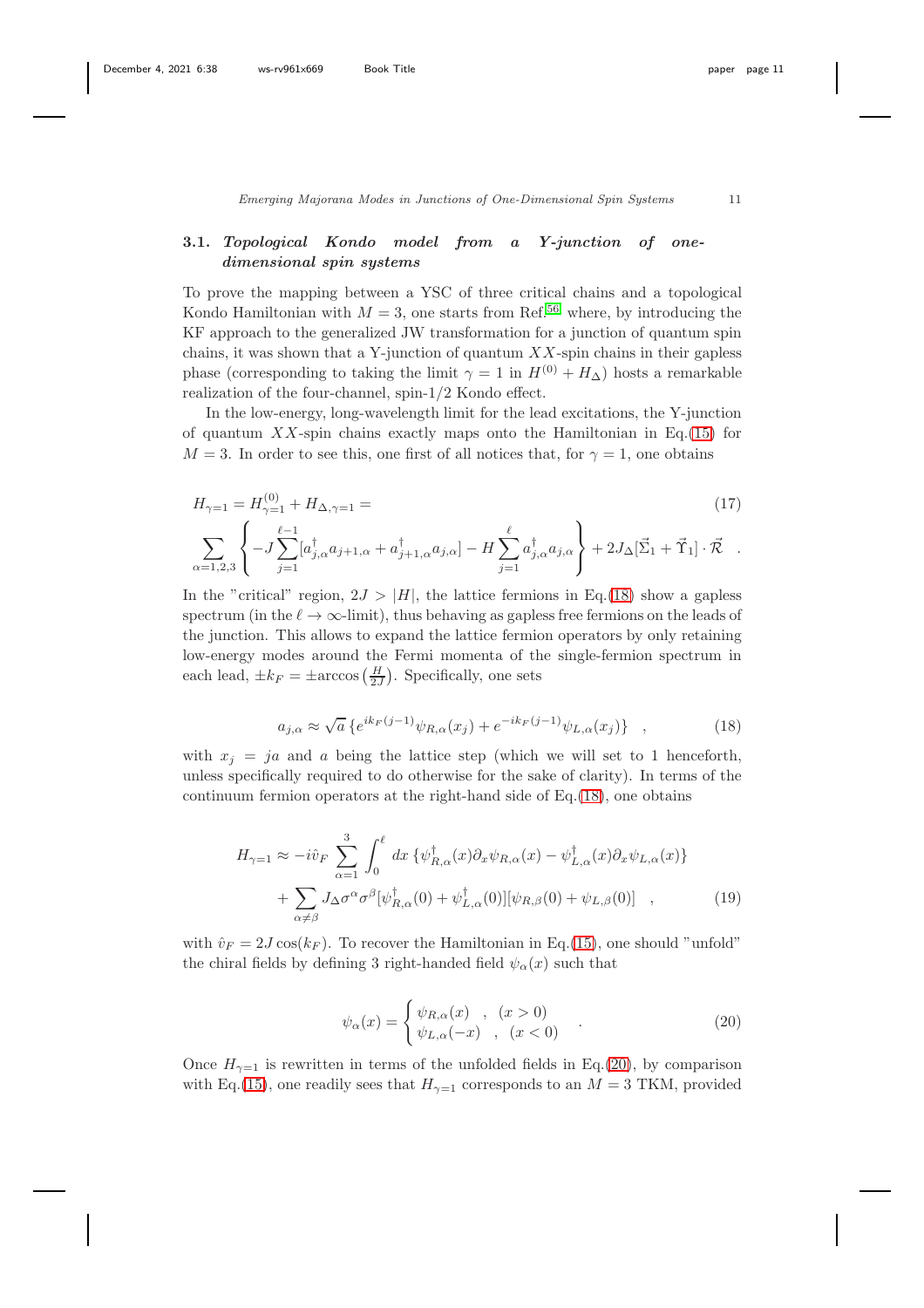.

## 12 Domenico Giuliano and Andrea Trombettoni and Pasquale Sodano

one identifies the Majorana modes  $\{\gamma_{\alpha}\}\$  with the KF  $\{\sigma^{\alpha}\}\$  and  $\mu$  with  $H$ ; all the  $\lambda_{\alpha\beta}$  should be independent of  $\alpha$  and  $\beta$  and all equal to  $J_{\Delta}$ .

To pertinently complement our discussion about the realization of the TKM with a YSC, it is worth recalling that a different spin-chain realization of the topological Kondo effect may be realized at a Y-junction of three quantum Ising chains. Indeed, using the approach highlited above, in his paper onto a YSC of three critical quantum Ising chains,[53](#page-23-14) Alexei Tsvelik provided a remarkable realization of a two-channel version of the topological Kondo effect.<sup>[99](#page-26-6)</sup> Upon setting  $\gamma = 0$  in  $E_{\text{G}}(11)$  $E_{\text{G}}(11)$  and, at the same time, assuming that H is tuned at the quantum-critical point  $H = J$ , Eq.[\(11\)](#page-8-1) becomes

$$
H_{\gamma=0,\text{crit}}^{(0)} = \sum_{\alpha=1,2,3} \left\{ -\frac{J}{2} \sum_{j=1}^{\ell-1} [a_{j,\alpha}^{\dagger} - a_{j,\alpha}] [a_{j+1,\alpha}^{\dagger} + a_{j+1,\alpha}] - \frac{J}{2} \sum_{j=1}^{\ell} [a_{j,\alpha}^{\dagger} + a_{j,\alpha}] [a_{j,\alpha}^{\dagger} - a_{j,\alpha}] \right\}
$$
(21)

Upon defining the real-fermion vector operator  $\vec{\Psi}_j$  so that

<span id="page-11-0"></span>
$$
\vec{\Psi}j = \begin{bmatrix} a_{j,1}^{\dagger} + a_{j,1} \\ a_{j,2}^{\dagger} + a_{j,2} \\ a_{j,3}^{\dagger} + a_{j,3} \end{bmatrix} , j \text{ odd}
$$
\n
$$
\vec{\Psi}_j = \begin{bmatrix} -i(a_{j,1}^{\dagger} - a_{j,1}) \\ -i(a_{j,2}^{\dagger} - a_{j,2}) \\ -i(a_{j,3}^{\dagger} - a_{j,3}) \end{bmatrix} , j \text{ even} ,
$$
\n(22)

with  $j = 1, \ldots, 2\ell$ , one sees that the definition in Eqs.[\(22\)](#page-11-0) allows for rewriting  $H_{\gamma=0,\text{crit}} = H_{\gamma=0,\text{crit}}^{(0)} + H_{\Delta,\gamma=0}$  as

<span id="page-11-1"></span>
$$
H_{\gamma=0,\text{crit}} = -\frac{iJ}{2} \sum_{j=1}^{2\ell-1} \vec{\Psi}_j \cdot \vec{\Psi}_{j+1} - 2iJ_{\Delta}(\vec{\Psi}_1 \times \vec{\Psi}_1) \cdot \vec{\mathcal{R}} \quad . \tag{23}
$$

As outlined in Ref.,<sup>[107](#page-26-14)</sup> the right-hand side of Eq.[\(23\)](#page-11-1) corresponds to the lattice version of the real-fermion realization of a two-channel Kondo model. As the details of the renormalization group flow of the running coupling, of the nature of the strongly-coupled Kondo fixed point and of possible ways of experimentally probing the Kondo physics have been largely addressed in the literature (see, for instance Refs.[85](#page-25-7)[,107](#page-26-14)[,108](#page-26-15)), here we just stress once more how this remarkable properties are determined by the emergence of the KF at the junction and by their interaction with the dynamical degrees of freedom of the junctions. At the same time, the topological nature of the spin operator  $\tilde{\mathcal{R}}$  is witnessed by the fact that its components are nonlocal functionals of operators related to different leads of the junction, so that once one lead is disconnected, the operator itself ceases to exist as an effective quantum spin- $1/2$  degree of freedom.<sup>[99](#page-26-6)</sup>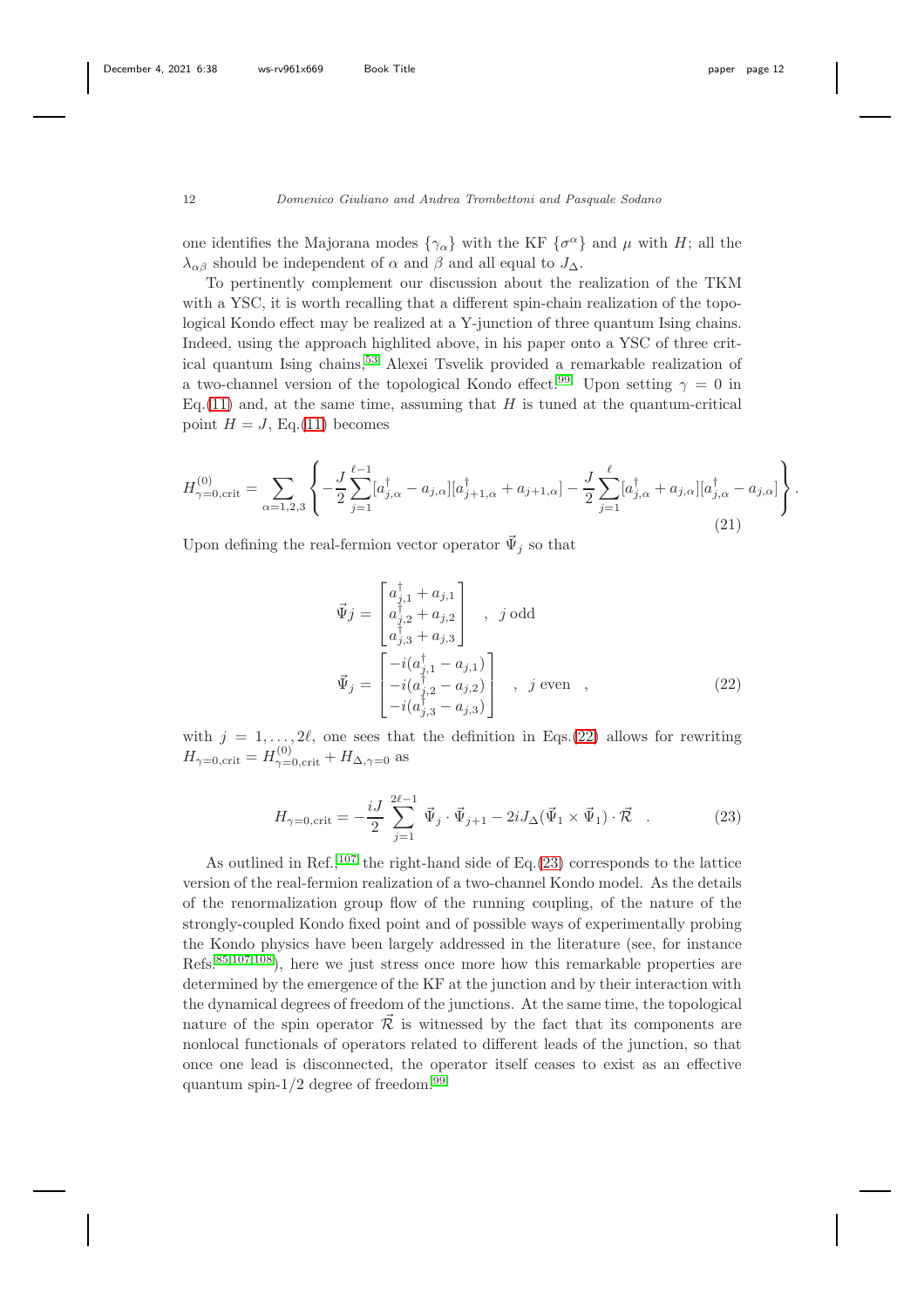For generic values of  $\gamma$  and H, each single-chain fermionic Hamiltonian at the right-end side of Eq.[\(11\)](#page-8-1) may be readily diagonalized, yielding the dispersion rela-tion<sup>[85](#page-25-7)</sup>

<span id="page-12-0"></span>
$$
\pm \epsilon_k = \pm \sqrt{[J(1+\gamma)\cos(k) - H]^2 + J^2(1-\gamma)^2 \sin^2(k)} \quad . \tag{24}
$$

For generic values of the parameters, the dispersion relation in  $Eq.(24)$  $Eq.(24)$  is fully gapped, with the gap  $\Delta_w = \min \left\{ J(1-\gamma)\sqrt{1-\frac{H^2}{\gamma^2 J^2}}$ ,  $|J(1+\gamma)-H|\right\}$ . Moving along the "critical" line  $\Delta_w = 0$ , one may continuously interpolate between the Y-junction of QICs and the Y-junction of  $XX$  spin chains studied in Ref.<sup>[56](#page-24-1)</sup>

In order to pertinently interpolate between the two Kondo systems discussed above, both characterized by a gapless dispersion relation of the lead fermions, one has to move along a line in parameter space on which  $\Delta_w = 0$ . This is explicitly illustrated in Fig[.2.](#page-12-1) The line continuosly connecting the two-channel Kondo system at  $\gamma = 0$  with the four-channel one at  $\gamma = 1$  is drawn in red and while the vertical line with  $\gamma = 1$  is green.



<span id="page-12-1"></span>Fig. 2. Phase diagram of the XY-chain in a magnetic field in the  $\gamma - (H/J)$  plane: the green line at  $\gamma = 1$  corresponds to the XX line. The red line corresponds to the gap closure at  $H/J = 1 + \gamma$ (see text).

Specifically, the "critical" line connecting the Ising limit  $\gamma = 0$  with the fourchannel line, spanned at constant  $\gamma = 1$  by varying the ratio  $H/(2J)$  between -1 and 1, satisfies the equation  $H = J(1 + \gamma)$ , which implies

$$
\pm \epsilon_{k,\text{crit}} = \pm 2J \left| \sin\left(\frac{k}{2}\right) \right| \sqrt{(1+\gamma)^2 \sin^2\left(\frac{k}{2}\right) + (1-\gamma)^2 \cos^2\left(\frac{k}{2}\right)} \quad , \tag{25}
$$

with the gap closing at  $k = 0$ .

An important observation is that, though, for any  $0 \leq \gamma < 1$ ,  $H_{\Delta}$  corresponds to a four-channel, spin-1/2 Kondo Hamiltonian, the condition  $J_2/J_1 = \gamma < 1$  makes the coupling to be pairwisely inequivalent. This implies that  $J_1$  will flow towards strong coupling before  $J_2$ . Once  $J_1$  has flown to strong coupling, the flow of the other running coupling stops and the system behaves as a two-channel Kondo model.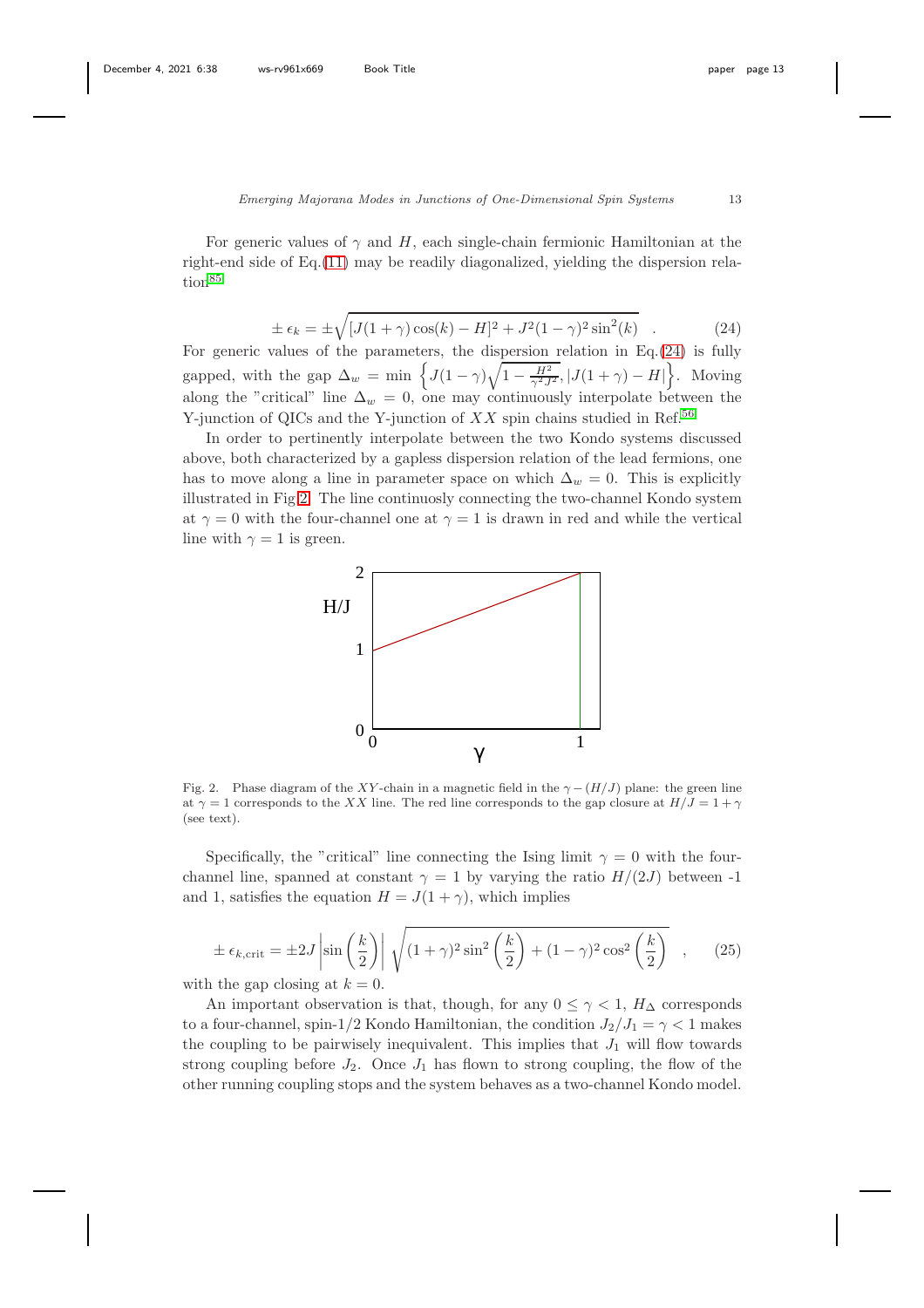## 3.2. Thermodynamics of the topological Kondo model

The thermodynamics of the TKM with an arbitrary number of wires  $M$  is analyzed in Ref.,<sup>[51](#page-23-12)</sup> where it is provided the complete Bethe ansatz solution for  $T \neq 0$ . The results for  $T = 0$  are given in Refs., <sup>[109](#page-26-16)</sup>.<sup>[110](#page-27-0)</sup> We refer to Ref.<sup>[51](#page-23-12)</sup> for details of the finite temperature Bethe ansatz solution. Here, we limit ourselves to stress the most important results for the entropy and the specific heat.

The residual entropy at zero temperature shows that the degrees of freedom introduced by the Majorana modes, contribute as

$$
S_J^{(0)} = \log \sqrt{\frac{M}{2}}\,,\tag{26}
$$

for even M and

$$
S_J^{(0)} = \log \sqrt{M} \,,\tag{27}
$$

for odd  $M$ , in both cases in agreement with the boundary conformal field theory results of.[103](#page-26-10)

The signature of the non-Fermi liquid nature of the strongly coupled fixed point is given by the next-to-leading term in the expansion of the junction free energy. As a result, the Majorana contribution to the specific heat behaves at low temperatures  $\mathrm{as}^{51}$  $\mathrm{as}^{51}$  $\mathrm{as}^{51}$ 

$$
C_J = -T \frac{\partial^2 F_J}{\partial T^2} \sim \left(\frac{T}{T_K}\right)^{\frac{2(M-2)}{M}},\qquad(28)
$$

where the (dimensionless) Kondo temperature  $T_K$  depends on the coupling between legs as

$$
T_K \sim e^{-\frac{\pi}{\lambda(M-2)}}\,. \tag{29}
$$

A non-integer power is a strong and experimentally detectable signature of the presence of a non-Fermi liquid fixed point. In particular, it is related to the operator content of the conformal field theory describing the fixed point at strong coupling, as explained in Ref.[111](#page-27-1)

## <span id="page-13-0"></span>4. Josephson junction networks and junctions of spin chains

In section [2](#page-4-0) we have shown how real-fermion Majorana modes can emerge at a YSC. Spin chain models typically provide simplified, though effective, descriptions of strongly correlated, many-body systems. A basic question to answer, when proposing a YSC as a system to probe emerging Majorana modes, is how to realize it in practice with controlled parameters. A possible answer to this question is provided by the mapping between arrays of Josephson junction chains (JJC)s with pertinently chosen parameters and quantum spin chains.<sup>[112–](#page-27-2)[114](#page-27-3)</sup> In the following we remind how the mapping works for XY model.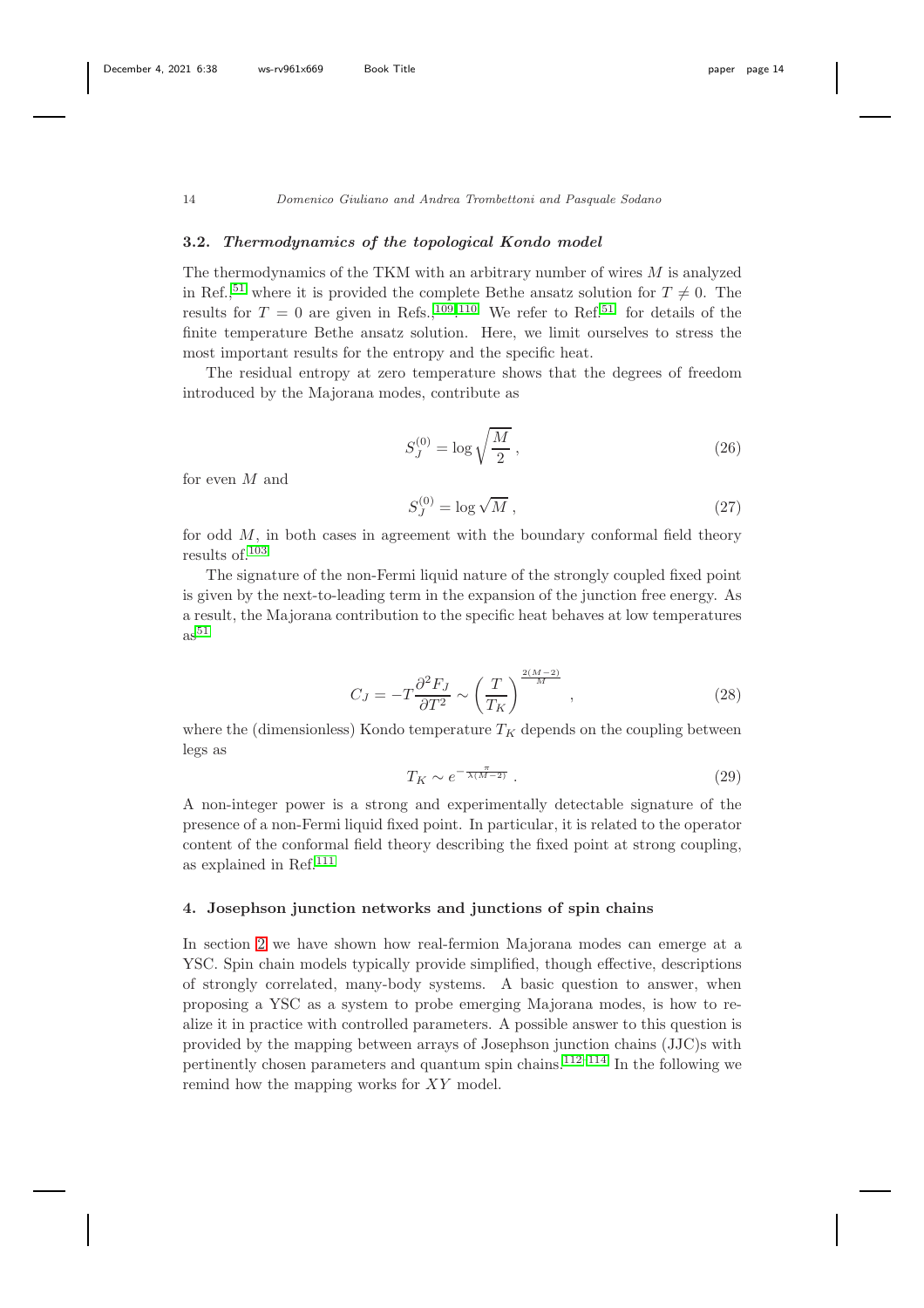## 4.1. The XY model as an effective description of a Josephson junction chain

Starting from the pioneristic work by Bradley and Doniach, $112$  it is by now wellestabilished how JJCs can be well-described in terms of either classical, or quantum, spin chains, in various regions of values of their parameters. $112-114$  $112-114$ 

The first relevant example is provided by a quantum  $XX$ -chain realized as a JJC with finite charging energy  $E_Q$ .

One considers a chain of quantum Josephson junctions realized between superconducting grains, each one characterized by the value  $\phi_i$  of the local superconducting order parameter. The charge operator at grain- $i$  is canonically conjugated to  $\phi_i$  and, in units of the Copper pair charge  $e^* = 2e$ , it is given by  $\hat{Q}_i = -i \frac{\partial}{\partial \phi_i}$ . Additionally, one assumes that the charge at each grain is fixed by a gate voltage  $V_q$ . As a result, letting  $E_Q, E_J$  and N respectively be equal to the charging energy at each grain, to the Josephson coupling between nearest-neighbor grains, and to the  $V_q$ -depending average charge at each grain, a uniform JJC with  $\ell$  sites is described by the Hamiltonian<sup>[113,](#page-27-4)[114](#page-27-3)</sup>

<span id="page-14-0"></span>
$$
H_{\rm JJC} = \frac{E_Q}{2} \sum_{j=1}^{\ell} \left[ -i \frac{\partial}{\partial \phi_j} - \mathcal{N} \right]^2 - E_J \sum_{j=1}^{\ell-1} \cos[\phi_j - \phi_{j+1}] \quad . \tag{30}
$$

To map  $H_{\text{JJC}}$  onto the model Hamiltonian for a quantum spin-1/2 XX-spin chain, one should assume that the JJC parameters are set so that  $E_O/E_J \gg 1$ . When  $N$  is integer, or near so, this corresponds to the so-called "charging" regime of the JJC, in which, typically, the chain behaves as a (Mott) insulator, as the Coulomb blockade, due to the large charging energy, prevents charges from tunneling from grain to grain, forbidding current transport across the chain.[112](#page-27-2) In fact, at integer  $\mathcal N$ , the Coulomb blockade is determined by the condition that the minimum energy state at each grain is nondegenerate, with total charge  $\sim e^*N$ . At variance, when  $\mathcal{N} = n + \frac{1}{2}$ , with integer n, two different charge eigenstates, with charge equal to  $e^*n$  and to  $e^*(n+1)$ , are degenerate, at each site of the chain. This means that one may recover the low-energy dynamics of  $H_{\text{JJC}}$  in Eq.[\(30\)](#page-14-0) by only retaining those two states at each site. Accordingly, one naturally resorts to a quantum spin- $1/2$  re-formulation of the JJC dynamics, by defining, at each site i, the two states  $|\uparrow\rangle_i \equiv |n+1\rangle_i$ , and  $|\downarrow\rangle_i = |n\rangle_i$ , with  $|n+1\rangle_i$  and  $|n\rangle_i$  being the two charge eigenstates corresponding to charge  $n + 1$  and n at site i.

Defining the low-energy subspace as  $\mathcal{F} = \bigoplus_{\sigma_1,\ldots,\sigma_\ell=\pm 1} \{|\sigma_1\rangle_1 \otimes \ldots \otimes |\sigma_\ell\rangle_\ell\}$ , one defines the spin-1/2 operators  $\vec{S}_j$  by projecting on  $\mathcal F$  the operators at the right-hand side of Eq.[\(30\)](#page-14-0). In particular, letting  $\mathcal{P}_{\mathcal{F}}$  be the projector on  $\mathcal{F}$ , one obtains<sup>[114](#page-27-3)</sup>

<span id="page-14-1"></span>
$$
S_j^z \equiv \mathcal{P}_{\mathcal{F}} \left[ -i \frac{\partial}{\partial \phi_j} - n - \frac{1}{2} \right] \mathcal{P}_{\mathcal{F}}
$$
  

$$
S_j^{\pm} \equiv \mathcal{P}_{\mathcal{F}} e^{\pm i \phi_j} \mathcal{P}_{\mathcal{F}} .
$$
 (31)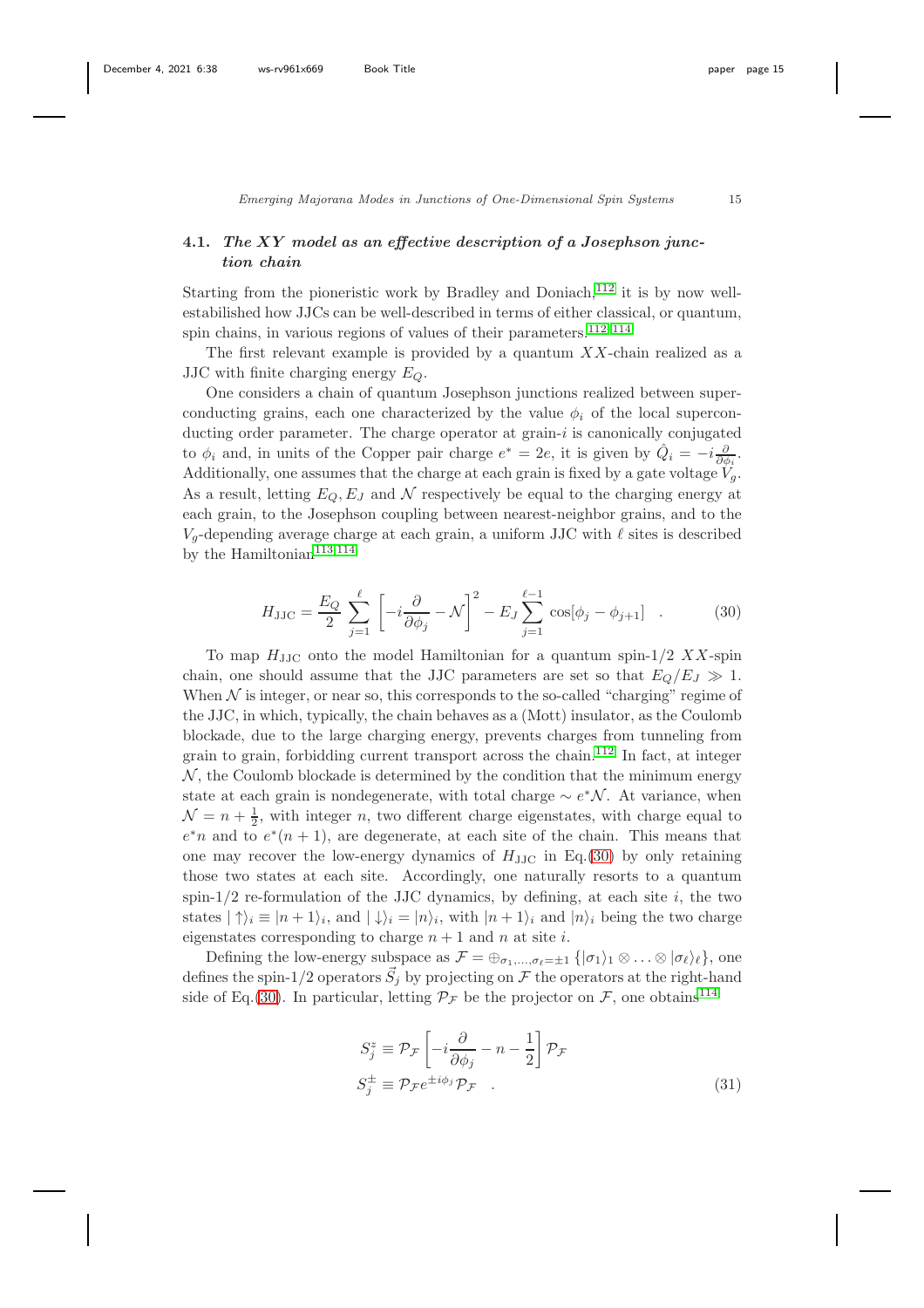In terms of the spin- $1/2$  operators in Eq.[\(31\)](#page-14-1) one then gets

<span id="page-15-0"></span>
$$
H_{\rm JJC} = -\frac{E_J}{2} \sum_{j=1}^{\ell-1} \left\{ S_j^+ S_{j+1}^- + S_{j+1}^+ S_j^- \right\} - h \sum_{j=1}^{\ell} S_j^z \quad , \tag{32}
$$

where, in Eq.[\(32\)](#page-15-0),  $h = E_Q \delta$ , and  $\delta$  corresponds to a possible small offset in N from the exact degeneracy point, that is,  $\mathcal{N} = n + \frac{1}{2} + \delta$ .

One should observe that, though states with charge at a site  $i$  different from either n, or  $n + 1$ , are ruled out from F as "high-energy" states, at finite  $E_Q$ they can still play a role as virtual states, entering the mapping leading to Eq.[\(32\)](#page-15-0) by means of higher-order contributions in  $E_J/E_Q$ . For instance, to first-order in  $E_J/E_Q$  an additional term at the right-hand side of Eq.[\(32\)](#page-15-0) is generated, that is  $\propto -\frac{E_J^2}{E_Q} \sum_{j=1}^{\ell-1} S_j^z S_{j+1}^z$ .<sup>[113](#page-27-4)[,114](#page-27-3)</sup> While such a term is of great interest in view of novel phase transitions it can trigger, its analysis goes beyond the scope of this work. The previous derivation shows how a JJC with appropriate parameters may be simulated by a quantum  $XX$ -spin chain.

At variance, engineering a Josephson junction network realizing a QIC is much more challenging. In fact, Cooper-pair tunneling between superconducting grains across each Josephson junction, naturally determines an XX planar coupling, once one resorts to the spin-chain description of the JJC. In order to recover an Isinglike coupling in spin space it is required to use a Josephson junction network, where the "elementary unit" is a rhombus, made out of a single, circular, four-junction chain.[108](#page-26-15)

# 4.2. Josephson junction network realization of Y-junctions of quantum spin chains

As a general observation, it is worth stressing again how, due to the optimal level of control reached on their fabrication and control parameters, Josephson junction networks provide an excellent arena to engineer reliable and largely tunable quantum devices.<sup>[115](#page-27-5)</sup> In particular, it is by now known that highly coherent twolevel quantum systems may emerge at pertinently engineered Josephson junction rhombi chains.[116,](#page-27-6)[117](#page-27-7) More generally, it is well estabilished how a Josephson junction rhombi chain is able to induce charge  $4e$  superconducting correlations,  $^{118-120}$  $^{118-120}$  $^{118-120}$  in the bulk as well as at a tunneling process across a quantum impurity.<sup>[116,](#page-27-6)[117,](#page-27-7)[121](#page-27-10)</sup> Once one has set the mapping between a Josephson junction rhombi chain and a QIC, three Josephson junction rhombi chains may be glued together into a Y-junction, as shown in Ref.,[108](#page-26-15) thus providing the JJC realization of Tsvelik's YSC.

Given the mapping between pertinent Josephson junction networks and quantum spin chains  $(XX\text{-spin chains or QICs})$ , one expects to translate all the observations concerning the emergence of Majorana modes at a YSC to Y-junctions realized with appropriate Josephson junction networks. To illustrate how the task can be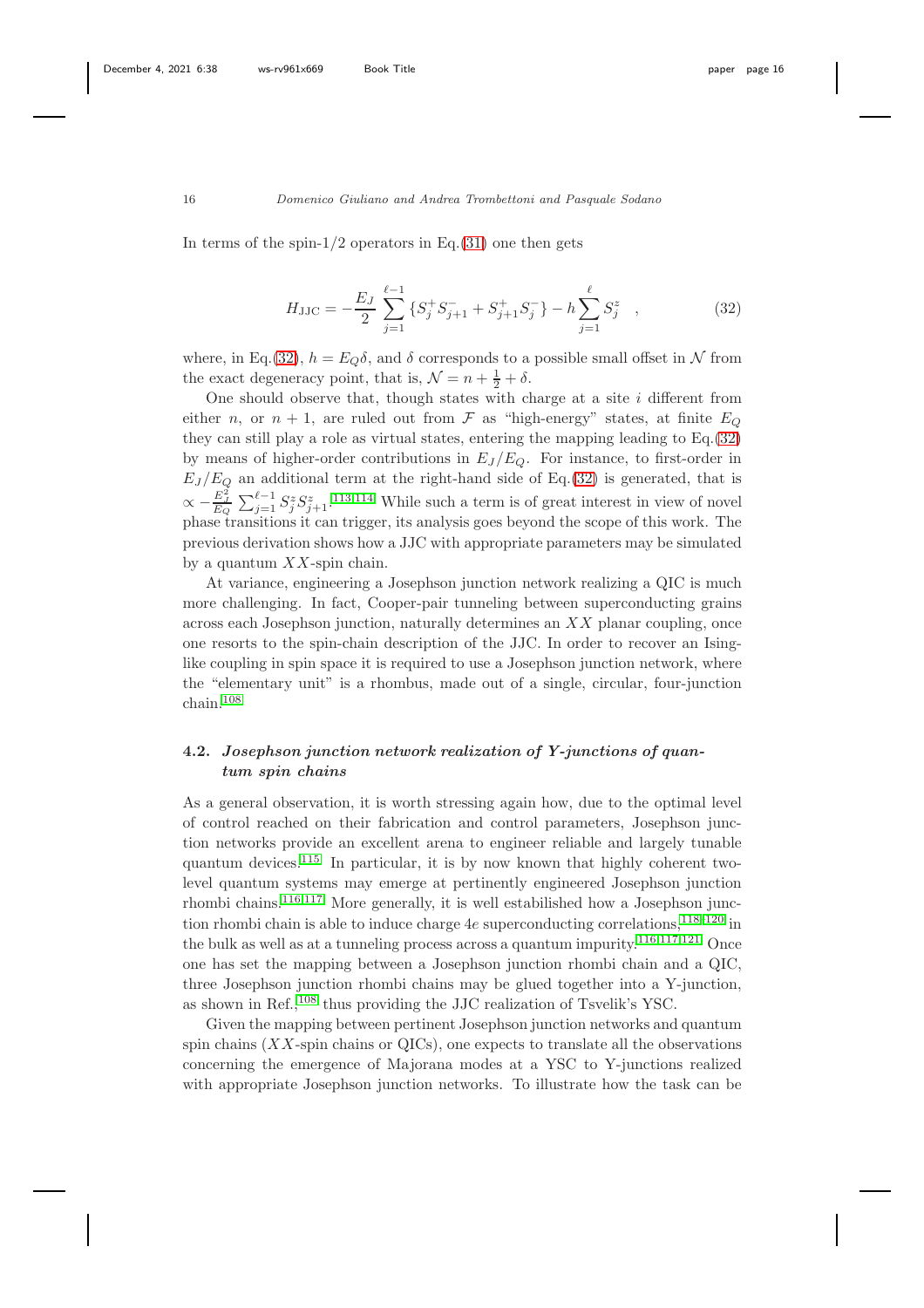achieved, one begins with a Y-junction of JJCs such as the ones described in Eq.[\(30\)](#page-14-0). One considers three chains, described by the Hamiltonian  $H_{\text{JJC}}^{(3)}$ , given by

$$
H_{\rm JJC}^{(3)} = \sum_{\alpha=1,2,3} \left\{ \frac{E_Q}{2} \sum_{j=1}^{\ell} \left[ -i \frac{\partial}{\partial \phi_{j,\alpha}} - \mathcal{N} \right]^2 - E_J \sum_{j=1}^{\ell-1} \cos[\phi_{j,\alpha} - \phi_{j+1,\alpha}] \right\} , \tag{33}
$$

with  $\phi_{j,a}$  being the phase of the superconducting grain j of chain  $\alpha$  and  $-i\frac{\partial}{\partial \phi_{j,\alpha}}$ being the corresponding charge operator. The three chains are connected at one of their endpoints, say  $j = 1$ , to the other two chains by means of a Josephson coupling term  $H_J$ , given by<sup>[56](#page-24-1)</sup>

$$
H_J = -J' \sum_{\alpha=1,2,3} \{ e^{i\phi_{1,\alpha}} e^{-i\phi_{1,\alpha+1}} + e^{i\phi_{1,\alpha+1}} e^{-i\phi_{1,\alpha}} \} . \tag{34}
$$

Assuming that the parameters are all the same in the "bulk" of each chain, one may undergo through the same projection onto the joint low-energy subspace of the three chains, thus resorting to an effective, spin-1/2 quantum spin chain description of the network. As a result, setting  $\mathcal{N} = \bar{N} + \frac{1}{2} + h$ , with  $|h| \ll 1$ ,  $\mathcal{F}_a \alpha = \bigoplus_{\sigma_{1,\alpha},\ldots,\sigma_{\ell,\alpha}=\pm 1} \{ |\sigma_{1,\alpha}\rangle_{1,\alpha} \otimes \ldots \otimes |\sigma_{\ell,\alpha}\rangle_{\ell,\alpha} \text{ and } \mathcal{F} = \prod_{\alpha=1,2,3} \mathcal{F}_\alpha \text{, one defines }$  $S_{j,\alpha}^{z} = \mathcal{P}_{\mathcal{F}}\left[-i\frac{\partial}{\partial \phi_{j,\alpha}} - \bar{N} - \frac{1}{2}\right]\mathcal{P}_{\mathcal{F}}, S_{j,\alpha}^{\pm} = \mathcal{P}_{\mathcal{F}}e^{\pm i\phi_{j,\alpha}}\mathcal{P}_{\mathcal{F}}.$  Then one obtains that the whole junction (the set of the three JJCs plus the coupling at the endpoints of the chains) is described by the Hamiltonian  $H_{\text{junction}}$ , given by

$$
H_{\text{junction}} = \mathcal{P}_{\mathcal{F}}[H_{\text{JJC}}^{(3)} + H_J] \mathcal{P}_{\mathcal{F}} =
$$
\n
$$
\sum_{\alpha=1,2,3} \left\{ -\frac{E_J}{2} \sum_{j=1}^{\ell-1} [S_{j,\alpha}^+ S_{j+1,\alpha}^- + S_{j+1,\alpha}^+ S_{j,\alpha}^-] - h \sum_{j=1}^{\ell} S_{j,\alpha}^z \right\} - 2J_{\Delta} \sum_{\alpha=1,2,3} S_{1,\alpha}^x S_{1,\alpha+1}^x ,
$$
\n(35)

with  $J_{\Delta}/E_J < 1$ , that is, the Hamiltonian of a YSC in the isotropic case  $\gamma = 1$ .

One may construct a YSC of quantum Ising chains, as illustrated in, $^{108}$  $^{108}$  $^{108}$  by considering three equal rhombi chains described by the Hamiltonian  $H_{\text{m}}^{(3)}$  given by

$$
H_{\rm m}^{(3)} = \sum_{\alpha=1,2,3} \left\{ -J \sum_{p=1}^{\ell} \sum_{r=1}^{4} \{ e^{-\frac{i}{4}\varphi} \sigma_{r,p,\alpha}^{+} \sigma_{r+1,p,\alpha}^{-} + \text{h.c.} \} \right. \\ \left. - h \sum_{p=1}^{\ell} \sum_{r=1}^{4} \sigma_{r,p,\alpha}^{z} - \mathcal{T} \sum_{p=1}^{\ell-1} \{ \sigma_{3,p,\alpha}^{+} \sigma_{1,p+1,\alpha}^{-} + \text{h.c.} \} \right\} \quad . \tag{36}
$$

To effectively make a Y-junction, one assumes the existence of Josephson couplings with strength  $J$  between sites number 2 of the endpoint-rhombus of each chain, described by the Hamiltonian  $H_{MB;J}$  given by

$$
H_{\text{MB};J} = -\mathcal{J}\{\sigma_{1,1,2}^+ \sigma_{2,1,2}^- + \sigma_{2,1,2}^+ \sigma_{3,1,2}^- + \sigma_{3,1,2}^+ \sigma_{1,1,2}^- + \text{h.c.}\} \quad . \tag{37}
$$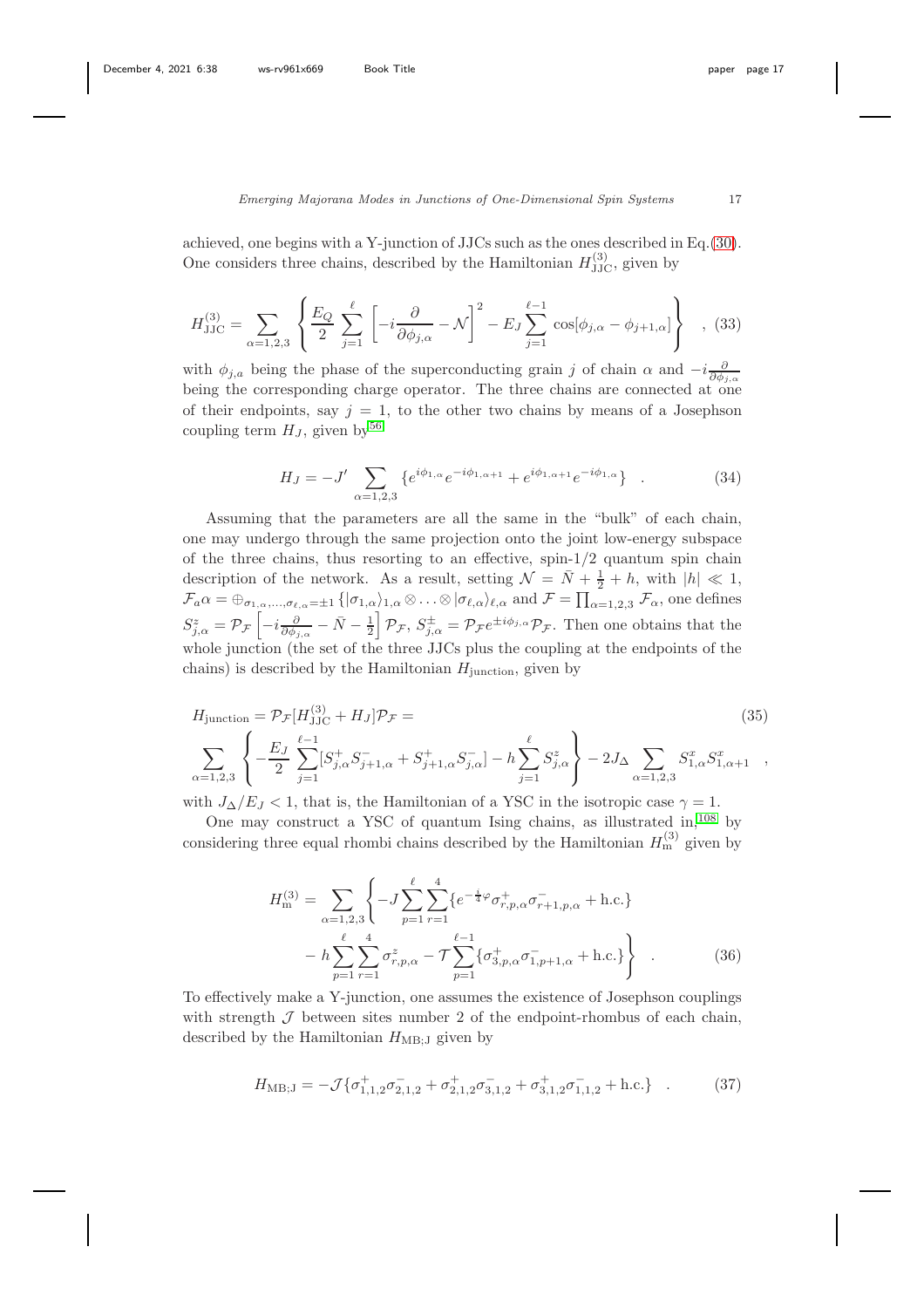One then projects with  $\mathcal{P}_{\mathcal{G}}$  the total Hamiltonian  $H_{\text{m}}^{(3)} + H_{\text{MB};J}$ . As a result, one gets the Hamiltonian  $H_Y$ , given by

<span id="page-17-1"></span>
$$
H_Y = \sum_{\lambda=1,2,3} \{ J_x \sum_{p=1}^{\ell-1} S_{p,\lambda}^x S_{p+1,\lambda}^x - 2 \sum_{p=1}^{\ell} H_p S_{p,\lambda}^z \} + H_B \quad , \tag{38}
$$

with

<span id="page-17-2"></span>
$$
H_B = J_K \{ S_{1,1}^x S_{2,1}^x + S_{2,1}^x S_{3,1}^x + S_{3,1}^x S_{1,1}^x \} + \delta H_B ,
$$
\n(39)

and  $J_K = \frac{\mathcal{J}^2}{J}$  $\frac{\mathcal{J}^2}{J}$ .  $\delta H_B = -\frac{\sqrt{2}}{16} \frac{\mathcal{J}^2}{J}$  $\frac{J^2}{J}\left\{S_{1,1}^z + S_{2,1}^z + S_{3,1}^z\right\}$  is a boundary magnetic field term which does not affect the behavior of the system. Apart for this term (and for a change in sign of  $J_x$ ), the Hamiltonian in Eqs.[\(38\)](#page-17-1)-[\(39\)](#page-17-2) is exactly the one describing the YSC of QICs introduced before.

## <span id="page-17-0"></span>5. Ultracold atoms and junctions of spin chains

In order to implement a  $Y$ -junction with cold atomic systems,<sup>[122](#page-27-11)</sup> one has to recall that:

- 1 a Tonks-Girardeau (TG) gas of one-dimensional bosons on a Y -junction is a physical realization of the  $XX$  model on the Y-junction itself – and therefore can be mapped via the JW transformation of Section [2](#page-4-0) in the TKM Hamiltonian;
- 2 TG gases of ultracold bosons have been implemented in several experi-ments;<sup>[123](#page-27-12)</sup>
- 3 Stable Y -configurations may be created by holographic techniques, as experimentally shown in.[122](#page-27-11)

For our purpose here, one should focus only on point  $1$ ) and show that  $(15)$ may be obtained from a model Hamiltonian for interacting bosons in the TG limit, confined to M one-dimensional waveguides arranged in a Y -junction.

In each waveguide  $\alpha = 1, \cdots, M$  the Lieb-Lininger Hamiltonian describing interacting bosons in one-dimensional guides of length  $\mathcal L$  reads:<sup>[124–](#page-27-13)[126](#page-28-0)</sup>

$$
H^{(\alpha)} = \int_0^{\mathcal{L}} dx \left[ \frac{\hbar^2}{2m} \partial_x \Psi_\alpha^\dagger(x) \partial_x \Psi_\alpha(x) + \frac{c}{2} \Psi_\alpha^\dagger(x) \Psi_\alpha^\dagger(x) \Psi_\alpha(x) \Psi_\alpha(x) \right] \ . \tag{40}
$$

The parameter m is the mass of the bosons and  $c > 0$  is the repulsion strength, as determined by the s-wave scattering length.<sup>[127](#page-28-1)</sup> The bosonic fields  $\Psi_{\alpha}$  satisfy canonical commutation relations  $[\Psi_{\alpha}(x), \Psi_{\alpha}^{\dagger}(y)] = \delta(x - y)$ .

The coupling of the Lieb-Lininger Hamiltonian, denoted by  $\gamma$ , is proportional to c/n where  $n \equiv \mathcal{N}/\mathcal{L}$  is the density of bosons and N is the number of bosons per waveguide. More specifically one has  $\gamma = mc/\hbar^2 n$ . The limit of vanishing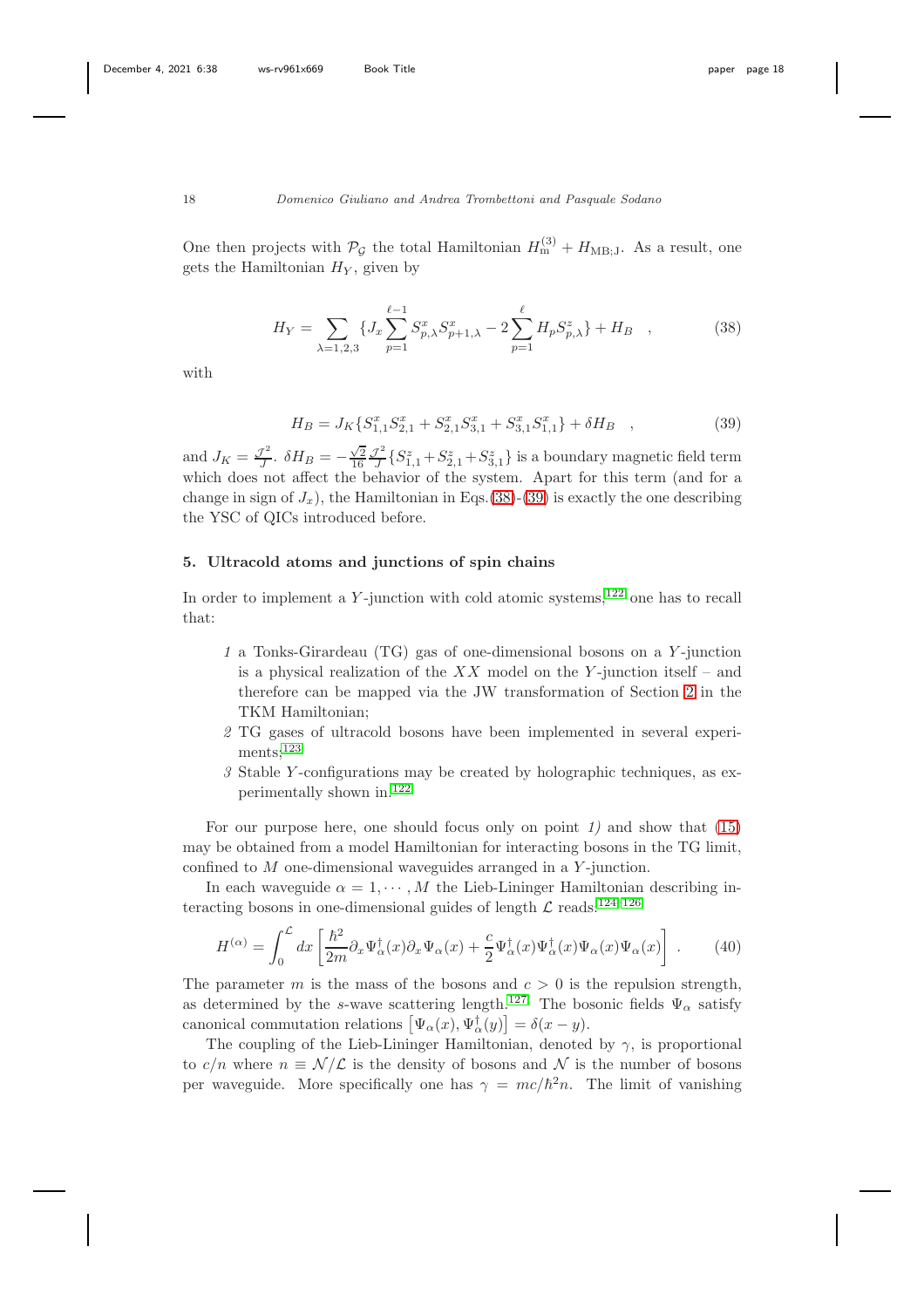$\gamma$  corresponds to an ideal one-dimensional Bose gas, while the limit of infinite  $\gamma$ corresponds to the TG gas,  $128,129$  $128,129$  which generally has the expectation values and thermodynamic quantities of a one-dimensional ideal Fermi gas.[123,](#page-27-12)[126](#page-28-0)[,130](#page-28-4)[,131](#page-28-5) The experimental realization of the TG gas with cold atoms<sup>[132,](#page-28-6)[133](#page-28-7)</sup> triggered intense activity in the last decade, reviewed in.[123,](#page-27-12)[130](#page-28-4)[,131](#page-28-5)

One considers M copies of this one-dimensional Bose gas and joins them together by the ends of the segments, in such a way that the bosons can tunnel from one waveguide to the others. The bosonic fields in different legs commute:

$$
\left[\Psi_{\alpha}(x),\Psi_{\beta}^{\dagger}(y)\right]=\delta_{\alpha,\beta}\,\delta(x-y),
$$

and the total Hamiltonian has the form  $H = \sum_{\alpha=1}^{M} H^{(\alpha)} + H_J$  where the junction term  $H_J$  describes the tunneling process among legs.

As a tool for performing computations, as well as to give a precise meaning to the tunneling processes at the edges of the legs, in each leg we discretize space into a lattice of L sites with lattice spacing a (where  $La = \mathcal{L}$  and the total number of sites  $N<sub>S</sub>$  of the star lattice is  $N<sub>S</sub> \equiv LM$ ). This discretization can be physically realized by superimposing optical lattices on the legs. $134$  One can then perform a tight-binding approximation<sup>[135,](#page-28-9)[136](#page-28-10)</sup> and write the bosonic fields as  $\Psi_{\alpha}(x) = \sum_{\alpha,j} w_{\alpha,j}(x) b_{\alpha,j}$ where  $b_{\alpha,i}$  is the operator destroying a particle in the site  $j = 1, \dots, L$  of the leg  $\alpha$  and  $w_{\alpha,j}(x)$  is the appropriate Wannier wavefunction localized in the same site.

The resulting lattice Bose-Hubbard Hamiltonian on each leg then reads<sup>[135,](#page-28-9)[137](#page-28-11)</sup>

<span id="page-18-0"></span>
$$
H_U^{(\alpha)} = -t \sum_{j=1}^{L-1} \left( b_{\alpha,j}^\dagger b_{\alpha,j+1} + b_{\alpha,j+1}^\dagger b_{\alpha,j} \right) + \frac{U}{2} \sum_{j=1}^L b_{\alpha,j}^\dagger b_{\alpha,j}^\dagger b_{\alpha,j} b_{\alpha,j} \tag{41}
$$

where the interaction coefficient is  $U = c \int |w_\alpha(x)|^4 dx$   $(\alpha = 1, \dots, L)$ , the hopping coefficient is  $t = -\int w_{\alpha,j} \hat{T} w_{\alpha,j+1} dx$  with  $\alpha = 1, \dots, L-1$ , and  $\hat{T} =$  $-(\hbar^2/2m)\partial^2/\partial x^2$  is the kinetic energy operator.

The total lattice Hamiltonian for a  $Y$  junction of atomic condensates is obtained by taking 3 copies of the system, connected to one another by a hopping term. The total Hamiltonian is then written as:

<span id="page-18-1"></span>
$$
H_U = \sum_{\alpha=1}^{3} H_U^{(\alpha)} + H_J,
$$
\n(42)

where the junction term has the form

$$
H_J = -\lambda \sum_{1 \le \alpha < \beta \le 3} \left( b_{\alpha,1}^\dagger b_{\beta,1} + b_{\beta,1}^\dagger b_{\alpha,1} \right) \tag{43}
$$

with  $\lambda$  being the hopping between the first site of a leg and the first sites of the others. Typically one has  $\lambda > 0$ , which corresponds to an *antiferromagnetic* Kondo model, as shown in the following. Nevertheless, we observe that the sign of t and  $\lambda$ could be changed by shaking the trap.[138](#page-28-12)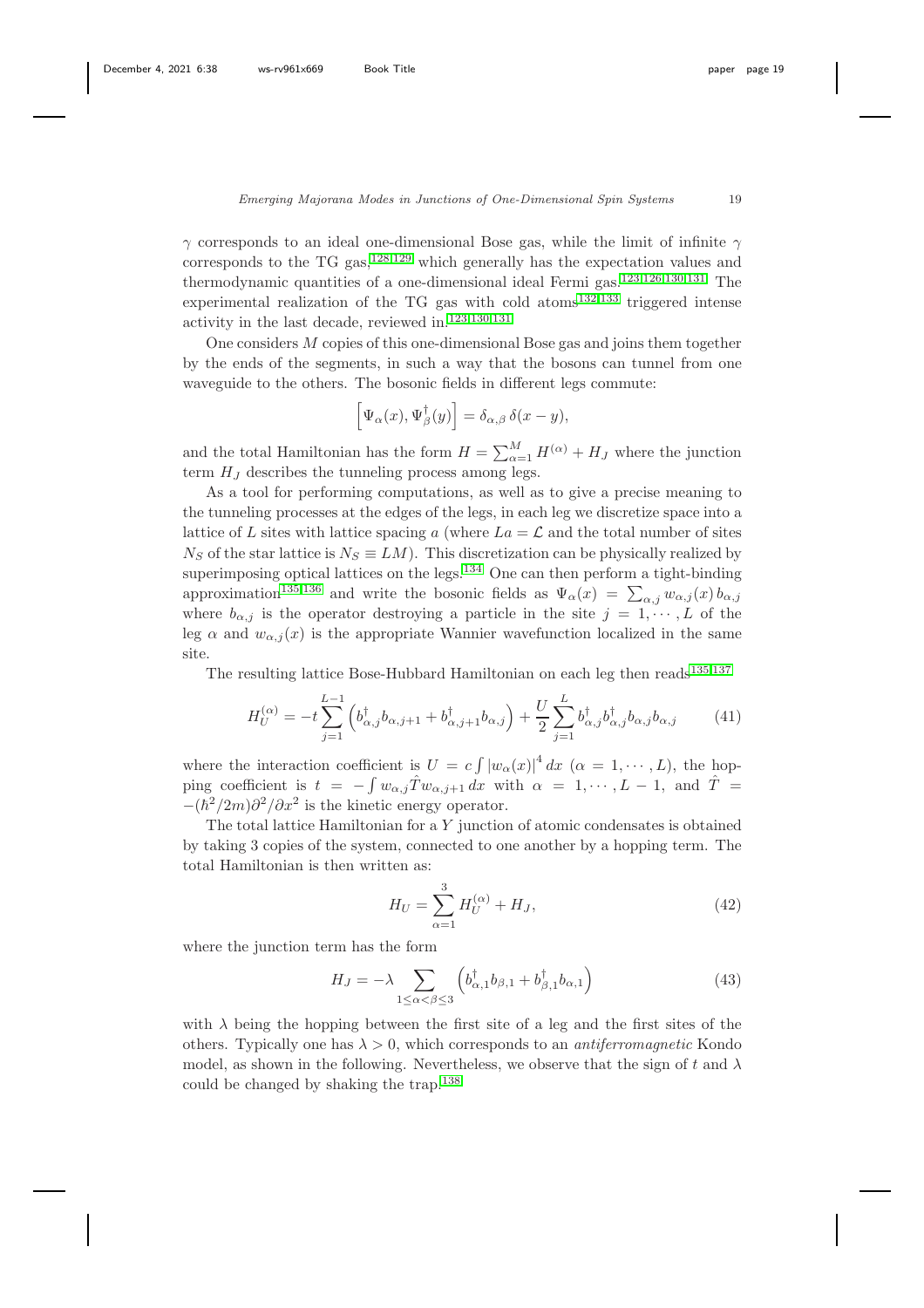The total number of bosons in the system,  $N = \mathcal{NL}$ , is a conserved quantity in the lattice model and can be tuned in experiments. In the canonical ensemble  $N = \sum_{\alpha,j} \left\langle b_{\alpha,j}^{\dagger} b_{\alpha,j} \right\rangle$ . The phase diagram of the bulk Hamiltonian [\(41\)](#page-18-0) in each leg undergoes quantum phase transitions between superfluid and Mott insulating phases:[139](#page-28-13) notice that in the canonical ensemble the system is superfluid as soon as the filling  $N/N<sub>S</sub>$  is not integer.

One is interested in the limit  $U \to \infty$ , so that after the continuous limit is taken back again, the TG gas is retrieved in the bulk. It is well known that this limit brings substantial simplifications in the computation: it was shown  $\ln^{140}$  $\ln^{140}$  $\ln^{140}$  that, on each leg, the spectrum and the scattering matrix are equivalent to a system of spins in the  $s = 1/2$  representation. As customary, one may map the hard-core bosons to 1/2 spins. The Hamiltonian [\(42\)](#page-18-1) written in spin variables is given by

<span id="page-19-0"></span>
$$
H_{\infty}^{(\alpha)} = -t \sum_{j=1}^{N-1} \left( S_{j,\alpha}^{+} \sigma_{j+1,\alpha}^{-} + S_{j+1,\alpha}^{+} \sigma_{j,\alpha}^{-} \right)
$$
(44)

$$
H_J = -\lambda \sum_{\alpha < \beta}^{3} \left( S_{1,\alpha}^+ \sigma_{1,\beta}^- + \sigma_{1,\beta}^+ \sigma_{1,\alpha}^- \right) \tag{45}
$$

which coincides with a junction of  $XX$ -type spin chains.<sup>[56](#page-24-1)</sup> Now one can proceed exactly as in Section [2,](#page-4-0) finding an Hamiltonian of the form [\(3\)](#page-5-1) via the correct identification of the parameters.

From the Hamiltonian [\(44\)](#page-19-0)-[\(45\)](#page-19-0), one obtains

<span id="page-19-1"></span>
$$
H = -t \sum_{j=1}^{N-1} \sum_{\alpha=1}^{3} \left( c^{\dagger}_{\alpha,j} c_{\alpha,j+1} + c^{\dagger}_{\alpha,j+1} c_{\alpha,j} \right) + H_J \tag{46}
$$

$$
H_J = -\lambda \sum_{1 \le \alpha < \beta \le 3} \gamma_\alpha \gamma_\beta \left( c_{\alpha,1}^\dagger c_{\beta,1} + c_{\alpha,1} c_{\beta,1}^\dagger \right) \tag{47}
$$

In conclusion, one has mapped the Hamiltonian  $(45)$ , acting on  $N<sub>S</sub>$  spin variables, onto another one, defined in terms of  $N<sub>S</sub>$  spinless fermionic degrees of freedom plus one Klein factor per leg. In other words, the hard-core boson Hamiltonian [\(42\)](#page-18-1) in the limit  $U \to \infty$  is mapped onto the fermionic Hamiltonian [\(46\)](#page-19-1), given by the sum of non-interacting wires and the highly nontrivial junction term  $H_J$ . The Fermi energy of the non-interacting fermions in (each of) the external wires is denoted by  $E_F$ .

It should be remarked that the only mechanism in which the topological protection of the degree of freedom encoded in the Majorana modes can be spoiled is the loss of bosonic atoms by the trap. With our parameters, we found this probability negligible on the time scales needed for the experiment, since the energy barrier for the atom loss is ∼ 500 nK, much larger than the typical Fermi energy of the TG gases.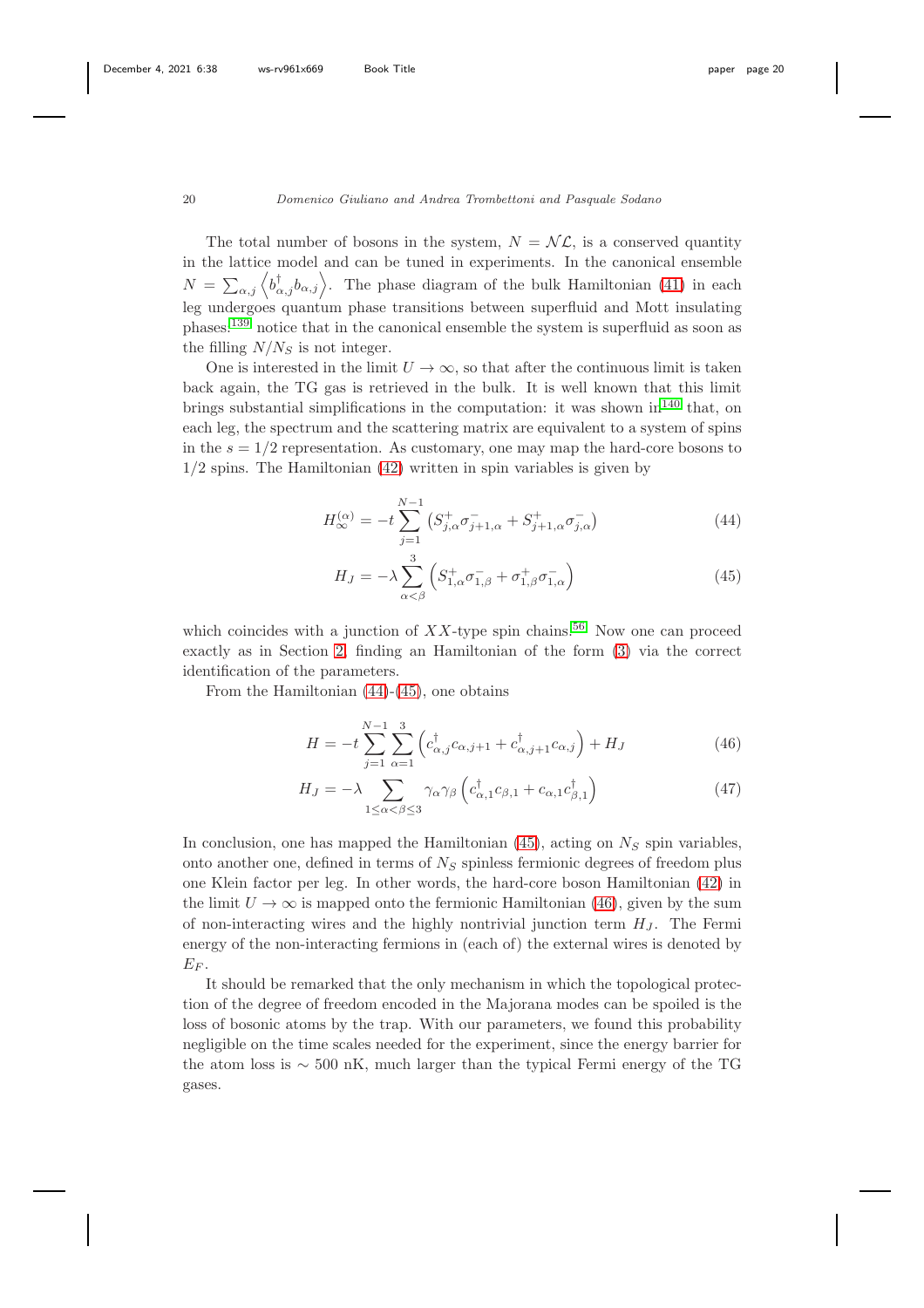### <span id="page-20-0"></span>6. Concluding remarks

We argued that a pertinent modification of a remarkable result obtained in the seventies by Roman Jackiw and collaborators<sup>[1](#page-21-0)[,2](#page-21-1)</sup> opened the avenue to consistently deal with non-local effects in field theories of relevant condensed matter systems.

In this paper we dealt with these non-local effects in spin models relevant for the study of the multi-channel Kondo effect. One advantage of these Kondo models is that the perfect symmetry of the couplings of the various channels with the spin impurity is guaranteed by a topological degeneracy and thus robust against decoherence. The topological Kondo effect stems from the interaction of localized Majorana modes with external 1D channels arranged in a pertinent graph geometry.

We considered the simple case of star-like geometries on which  $XX$  and  $XY$  spin models were defined. We showed how, from these models, the four- and two-channel Kondo models emerge.

We finally showed how these topological Kondo Models may be realized in Josephson Junction arrays and networks of Tonks-Girardeau gases.

## Acknowledgements:

We all benefited from discussions with Professor Roman Jackiw and from his lectures on Majorana fermions and charge fractionalization. We are very happy to contribute to His festschrift volume.

I (P.S.) enjoyed Roman's friendship since 1985 when I, firstly, joined His research group at the Centre for theoretical physics of MIT. The possibility to visit MIT as a postdoctoral fellow in Roman's group was offered to me by Professor Sergio Fubini who, after the many discussions we had at CERN, assisted me in getting the financial support for my first visit at MIT. There, it started a very memorable time of my scientific and personal life! Indeed, I had the opportunity to enjoy the many teachings from Roman on a variety of topics ranging from Chern-Simons field theories to field theories of condensed matter systems. Our frequent discussions shaped my scientific attitude through the years and drove my interest towards the study of the role of topology in relativistic field theories and condensed matter systems. The friendship with Roman gave to me the unique chance to appreciate also His sense of humor, His loyalty as a friend, and His patience as a teacher; in addition, He had a unique ability in choosing always the very good restaurants where, from time to time, we celebrated our encounters. I wish Him a very happy birthday and many serene and interesting years to come.

It is also a pleasure to thank I. Affleck, H. Babujian, A. Bayat, S. Bose, F. Buccheri, M. Burrello, G. Campagnano, N. Crampé, D. Cassettari, R. Egger, R. Graham, V. Korepin, L. Lepori, D. Rossini, and A. Tagliacozzo for many enlightening discussions during our collaboration on some of the topics presented in this paper.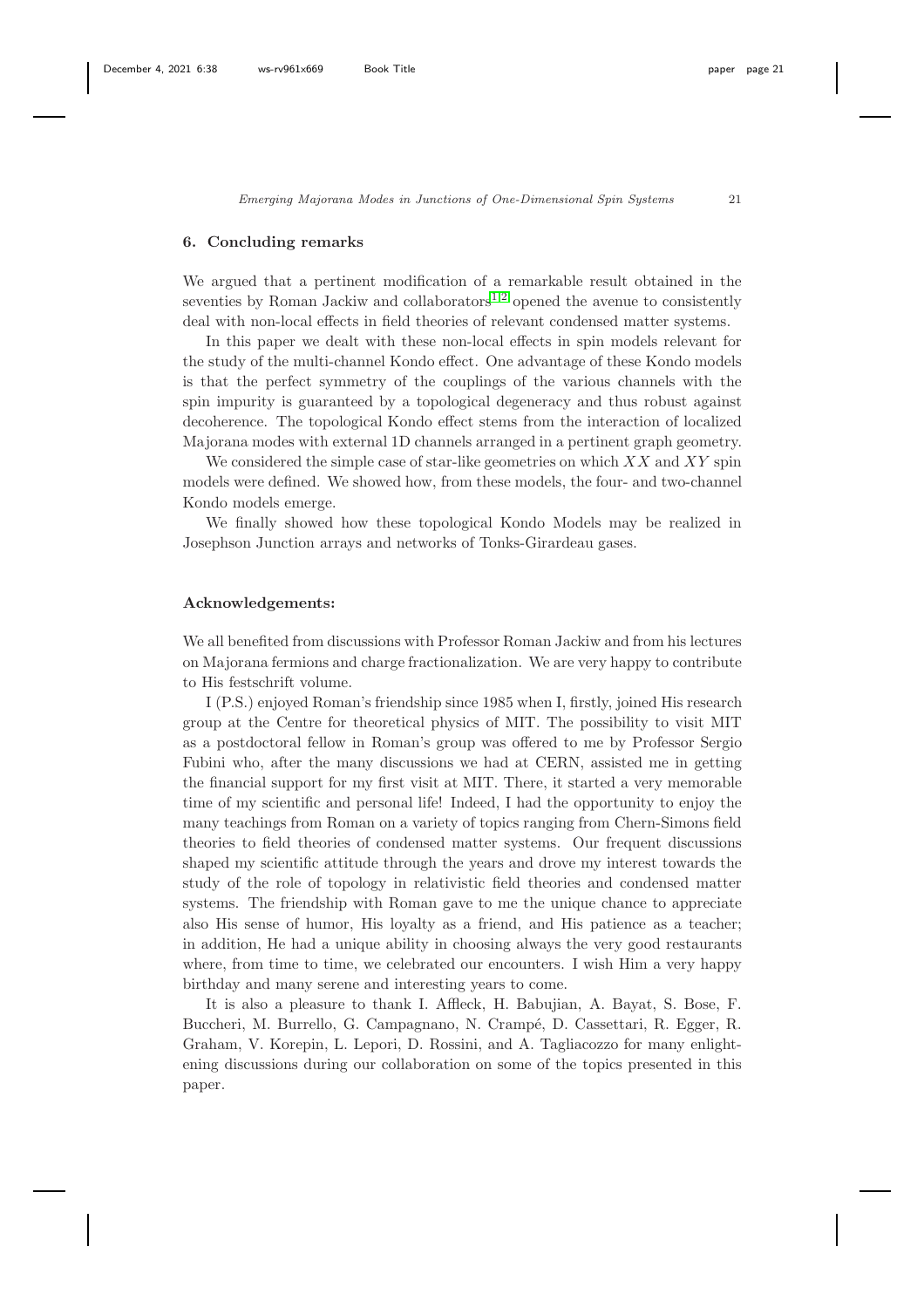#### <span id="page-21-0"></span>References

- 1. R. Jackiw and C. Rebbi, Solitons with fermion number 1/2, *Phys. Rev. D*. 13, 3398–3409 (Jun, 1976). doi: 10.1103/PhysRevD.13.3398.
- <span id="page-21-1"></span>2. R. Jackiw and P. Rossi, Zero modes of the vortex-fermion system, *Nuclear Physics B*. 190(4), 681 – 691, (1981). doi: https://doi.org/10.1016/0550-3213(81)90044-4.
- <span id="page-21-2"></span>3. E. Majorana, Teoria simmetrica dell'elettrone e del positrone, *Il Nuovo Cimento (1924-1942)*. 14(4), 171 (Sep, 1937). doi: 10.1007/BF02961314.
- <span id="page-21-3"></span>4. R. Rajaraman and J. Bell, On solitons with half integral charge, *Physics Letters B*. 116(2), 151 – 154, (1982). doi: https://doi.org/10.1016/0370-2693(82)90996-0.
- 5. A. Niemi and G. Semenoff, Fermion number fractionization in quantum field theory, *Physics Reports*. 135(3), 99 – 193, (1986). doi: https://doi.org/10.1016/ 0370-1573(86)90167-5.
- <span id="page-21-4"></span>6. R. Jackiw, A. Kerman, I. Klebanov, and G. Semenoff, Fluctuations of fractional charge in soliton anti-soliton systems, *Nuclear Physics B*. 225(2), 233 – 246, (1983). doi: https://doi.org/10.1016/0550-3213(83)90051-2.
- <span id="page-21-5"></span>7. R. Jackiw and J. Schrieffer, Solitons with fermion number 12 in condensed matter and relativistic field theories, *Nuclear Physics B*. 190(2), 253 – 265, (1981). doi: https://doi.org/10.1016/0550-3213(81)90557-5.
- <span id="page-21-6"></span>8. R. Jackiw, Fractional and majorana fermions: the physics of zero-energy modes, *Physica Scripta*. T146, 014005 (jan, 2012). doi: 10.1088/0031-8949/2012/t146/ 014005.
- 9. R. Jackiw and S.-Y. Pi, State space for planar majorana zero modes, *Phys. Rev. B*. 85, 033102 (Jan, 2012). doi: 10.1103/PhysRevB.85.033102.
- 10. R. Jackiw, Emergent majorana fermions and their restricted clifford algebra, *Theoretical and Mathematical Physics*. 181(1), 1164–1168 (Oct, 2014). doi: 10.1007/ s11232-014-0206-6.
- 11. S.-H. Ho, F.-L. Lin, and X.-G. Wen, Majorana zero-modes and topological phases of multi-flavored jackiw-rebbi model, *Journal of High Energy Physics*. 2012(12), 74 (Dec, 2012). doi: 10.1007/JHEP12(2012)074.
- <span id="page-21-7"></span>12. J. Lee and F. Wilczek, Algebra of majorana doubling, *Phys. Rev. Lett.* 111, 226402 (Nov, 2013). doi: 10.1103/PhysRevLett.111.226402.
- <span id="page-21-8"></span>13. G. W. Semenoff and P. Sodano, Stretching the electron as far as it will go, *Electron.J.Theor.Phys.* 10, 157–190, (2006).
- <span id="page-21-9"></span>14. J. Alicea, New directions in the pursuit of majorana fermions in solid state systems, *Reports on Progress in Physics*. 75(7), 076501 (jun, 2012). doi: 10.1088/0034-4885/ 75/7/076501.
- 15. C. Beenakker, Search for majorana fermions in superconductors, *Annual Review of Condensed Matter Physics*. 4(1), 113–136, (2013). doi: 10.1146/ annurev-conmatphys-030212-184337.
- 16. M. Franz, Majorana's wires, *Nature Nanotechnology*. 8, 149–152, (2013). doi: 10. 1038/nnano.2013.33.
- <span id="page-21-10"></span>17. M. Leijnse and K. Flensberg, Introduction to topological superconductivity and majorana fermions, *Semiconductor Science and Technology*. 27(12), 124003 (nov, 2012). doi: 10.1088/0268-1242/27/12/124003.
- <span id="page-21-11"></span>18. V. Mourik, K. Zuo, S. M. Frolov, S. R. Plissard, E. P. A. M. Bakkers, and L. P. Kouwenhoven, Signatures of majorana fermions in hybrid superconductorsemiconductor nanowire devices, *Science*. 336(6084), 1003–1007, (2012). doi: 10. 1126/science.1222360.
- <span id="page-21-12"></span>19. A. Y. Kitaev, Unpaired majorana fermions in quantum wires, *Physics-Uspekhi*. 44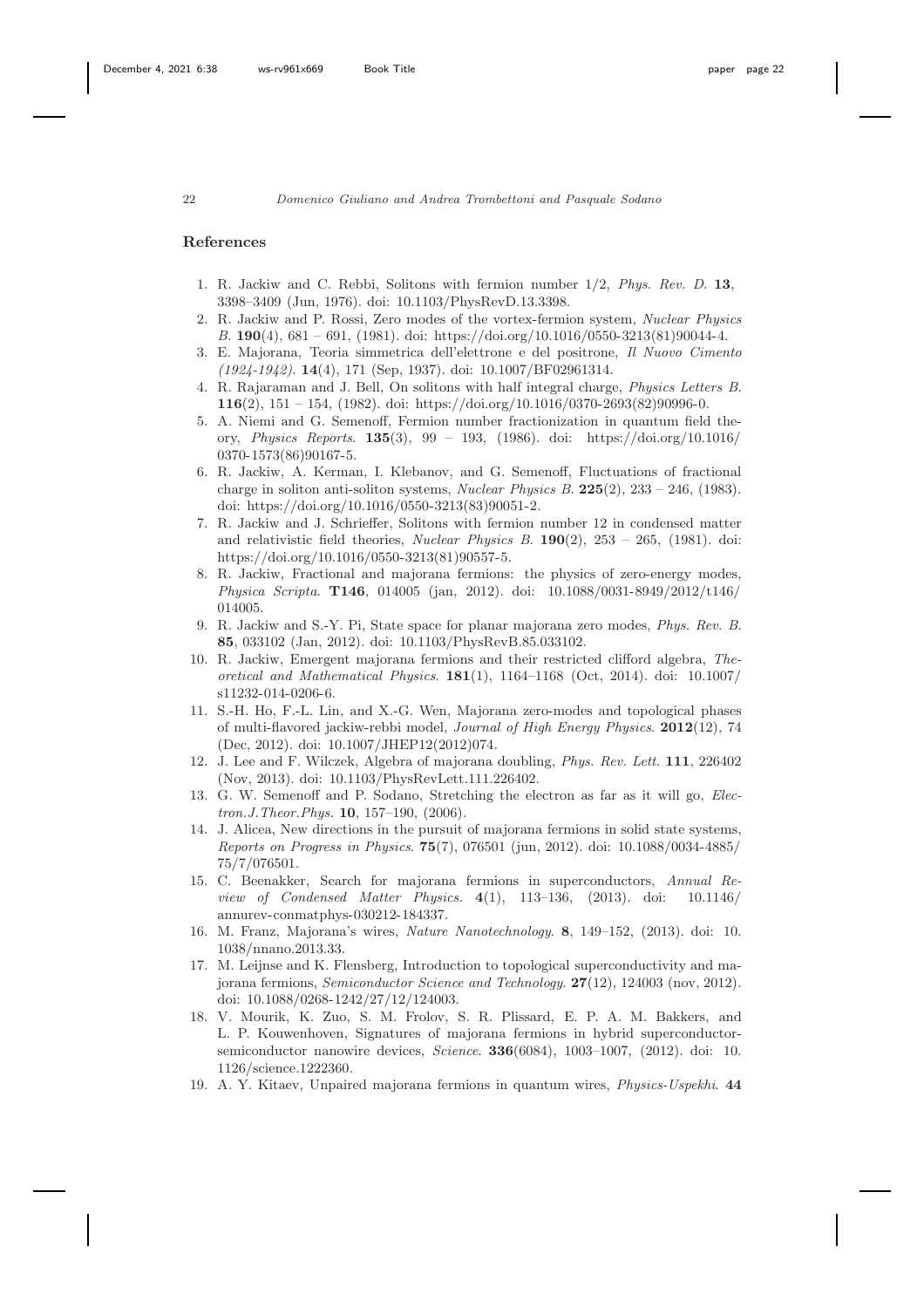(10S), 131–136 (oct, 2001). doi: 10.1070/1063-7869/44/10s/s29.

- <span id="page-22-0"></span>20. G. W. Semenoff and P. Sodano, Stretched quantum states emerging from a majorana medium, *Journal of Physics B: Atomic, Molecular and Optical Physics*. 40(8), 1479– 1488 (mar, 2007). doi: 10.1088/0953-4075/40/8/002.
- <span id="page-22-1"></span>21. J. Nilsson, A. R. Akhmerov, and C. W. J. Beenakker, Splitting of a cooper pair by a pair of majorana bound states, *Phys. Rev. Lett.* 101, 120403 (Sep, 2008). doi: 10.1103/PhysRevLett.101.120403.
- <span id="page-22-2"></span>22. L. Fu, Electron teleportation via majorana bound states in a mesoscopic superconductor, *Phys. Rev. Lett.* 104, 056402 (Feb, 2010). doi: 10.1103/PhysRevLett.104. 056402.
- <span id="page-22-3"></span>23. L. Jiang, D. Pekker, J. Alicea, G. Refael, Y. Oreg, and F. von Oppen, Unconventional josephson signatures of majorana bound states, *Phys. Rev. Lett.* 107, 236401 (Nov, 2011). doi: 10.1103/PhysRevLett.107.236401.
- <span id="page-22-4"></span>24. J. D. Sau, E. Berg, and B. I. Halperin. On the possibility of the fractional ac josephson effect in non-topological conventional superconductor-normal-superconductor junctions, (2012).
- <span id="page-22-5"></span>25. S. Tewari, S. Das Sarma, C. Nayak, C. Zhang, and P. Zoller, Quantum computation using vortices and majorana zero modes of a  $p_x + ip_y$  superfluid of fermionic cold atoms, *Phys. Rev. Lett.* 98, 010506 (Jan, 2007). doi: 10.1103/PhysRevLett.98. 010506.
- <span id="page-22-6"></span>26. L. Fu and C. L. Kane, Superconducting proximity effect and majorana fermions at the surface of a topological insulator, *Phys. Rev. Lett.* 100, 096407 (Mar, 2008). doi: 10.1103/PhysRevLett.100.096407.
- <span id="page-22-7"></span>27. V. Shivamoggi, G. Refael, and J. E. Moore, Majorana fermion chain at the quantum spin hall edge, *Phys. Rev. B*. 82, 041405 (Jul, 2010). doi: 10.1103/PhysRevB.82. 041405.
- <span id="page-22-8"></span>28. J. D. Sau, S. Tewari, R. M. Lutchyn, T. D. Stanescu, and S. Das Sarma, Nonabelian quantum order in spin-orbit-coupled semiconductors: Search for topological majorana particles in solid-state systems, *Phys. Rev. B*. 82, 214509 (Dec, 2010). doi: 10.1103/PhysRevB.82.214509.
- 29. J. D. Sau, R. M. Lutchyn, S. Tewari, and S. Das Sarma, Generic new platform for topological quantum computation using semiconductor heterostructures, *Phys. Rev. Lett.* 104, 040502 (Jan, 2010). doi: 10.1103/PhysRevLett.104.040502.
- <span id="page-22-15"></span>30. Y. Oreg, G. Refael, and F. von Oppen, Helical liquids and majorana bound states in quantum wires, *Phys. Rev. Lett.* 105, 177002 (Oct, 2010). doi: 10.1103/PhysRevLett. 105.177002.
- <span id="page-22-9"></span>31. R. M. Lutchyn, J. D. Sau, and S. Das Sarma, Majorana fermions and a topological phase transition in semiconductor-superconductor heterostructures, *Phys. Rev. Lett.* 105, 077001 (Aug, 2010). doi: 10.1103/PhysRevLett.105.077001.
- <span id="page-22-11"></span><span id="page-22-10"></span>32. A. M. Tsvelik. Zero energy majorana modes in superconducting wires, (2011).
- 33. F. Hassler and D. Schuricht, Strongly interacting majorana modes in an array of josephson junctions, *New Journal of Physics*. 14(12), 125018 (dec, 2012). doi: 10. 1088/1367-2630/14/12/125018.
- <span id="page-22-12"></span>34. A. A. Nersesyan and A. M. Tsvelik, Zero-energy majorana modes in spin ladders and a possible realization of the kitaev model, *EPL (Europhysics Letters)*. 96(1), 17002 (sep, 2011). doi: 10.1209/0295-5075/96/17002.
- <span id="page-22-13"></span>35. C. Chamon, R. Jackiw, Y. Nishida, S.-Y. Pi, and L. Santos, Quantizing majorana fermions in a superconductor, *Phys. Rev. B*. 81, 224515 (Jun, 2010). doi: 10.1103/ PhysRevB.81.224515.
- <span id="page-22-14"></span>36. D. Sticlet, C. Bena, and P. Simon, Spin and majorana polarization in topological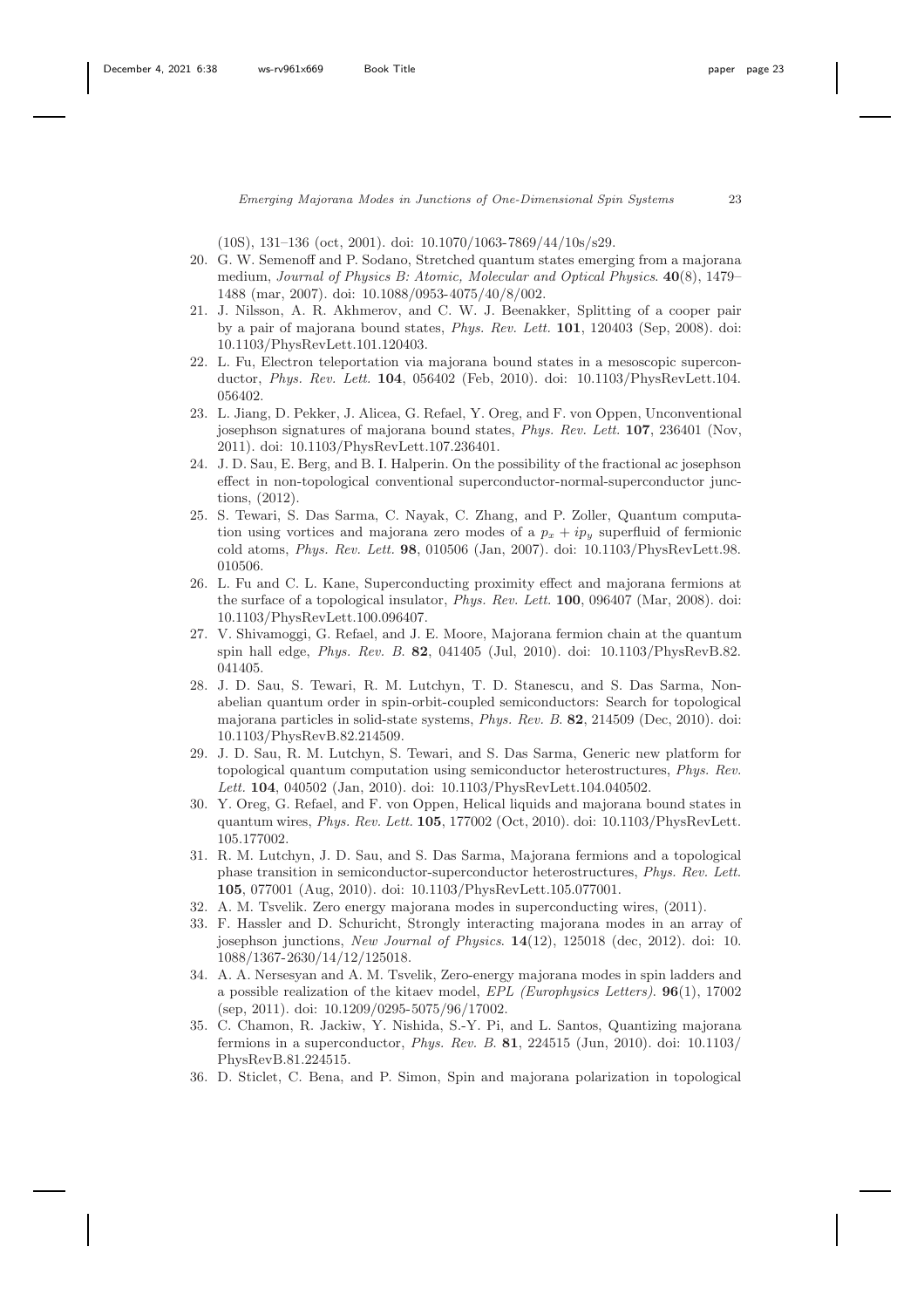superconducting wires, *Phys. Rev. Lett.* 108, 096802 (Mar, 2012). doi: 10.1103/ PhysRevLett.108.096802.

- <span id="page-23-0"></span>37. I. Affleck and D. Giuliano, Screening clouds and majorana fermions, *Journal of Statistical Physics*. 157(4), 666–691 (Dec, 2014). doi: 10.1007/s10955-014-1056-1.
- <span id="page-23-1"></span>38. C. Nayak, S. H. Simon, A. Stern, M. Freedman, and S. Das Sarma, Non-abelian anyons and topological quantum computation, *Rev. Mod. Phys.* 80, 1083–1159 (Sep, 2008). doi: 10.1103/RevModPhys.80.1083.
- <span id="page-23-2"></span>39. S. Bose and P. Sodano, Nonlocal hanbury–brown–twiss interferometry and entanglement generation from majorana bound states, *New Journal of Physics*. 13(8), 085002 (aug, 2011). doi: 10.1088/1367-2630/13/8/085002.
- <span id="page-23-3"></span>40. G. Strübi, W. Belzig, M.-S. Choi, and C. Bruder, Interferometric and noise signatures of majorana fermion edge states in transport experiments, *Phys. Rev. Lett.* 107, 136403 (Sep, 2011). doi: 10.1103/PhysRevLett.107.136403.
- <span id="page-23-4"></span>41. L. Fu and C. L. Kane, Probing neutral majorana fermion edge modes with charge transport, *Phys. Rev. Lett.* 102, 216403 (May, 2009). doi: 10.1103/PhysRevLett.102. 216403.
- 42. A. R. Akhmerov, J. Nilsson, and C. W. J. Beenakker, Electrically detected interferometry of majorana fermions in a topological insulator, *Phys. Rev. Lett.* 102, 216404 (May, 2009). doi: 10.1103/PhysRevLett.102.216404.
- 43. A. Romito, J. Alicea, G. Refael, and F. von Oppen, Manipulating majorana fermions using supercurrents, *Phys. Rev. B*. 85, 020502 (Jan, 2012). doi: 10.1103/PhysRevB. 85.020502.
- <span id="page-23-5"></span>44. A. Kitaev, Fault-tolerant quantum computation by anyons, *Annals of Physics*. 303  $(1), 2 - 30, (2003).$  doi: https://doi.org/10.1016/S0003-4916(02)00018-0.
- <span id="page-23-6"></span>45. A. Zazunov, P. Sodano, and R. Egger, Even–odd parity effects in majorana junctions, *New Journal of Physics*. 15(3), 035033 (mar, 2013). doi: 10.1088/1367-2630/15/3/ 035033.
- <span id="page-23-7"></span>46. A. Zazunov, A. L. Yeyati, and R. Egger, Coulomb blockade of majorana-fermioninduced transport, *Phys. Rev. B*. 84, 165440 (Oct, 2011). doi: 10.1103/PhysRevB. 84.165440.
- <span id="page-23-8"></span>47. R. Hützen, A. Zazunov, B. Braunecker, A. L. Yeyati, and R. Egger, Majorana single-charge transistor, *Phys. Rev. Lett.* 109, 166403 (Oct, 2012). doi: 10.1103/ PhysRevLett.109.166403.
- <span id="page-23-9"></span>48. A. Altland and R. Egger, Multiterminal coulomb-majorana junction, *Phys. Rev. Lett.* 110, 196401 (May, 2013). doi: 10.1103/PhysRevLett.110.196401.
- <span id="page-23-10"></span>49. B. B´eri and N. R. Cooper, Topological kondo effect with majorana fermions, *Phys. Rev. Lett.* 109, 156803 (Oct, 2012). doi: 10.1103/PhysRevLett.109.156803.
- <span id="page-23-11"></span>50. A. Altland, B. Beri, R. Egger, and A. M. Tsvelik, Majorana spin dynamics in the topological Kondo effect, *Phys. Rev. Lett.* (113), 076401, (2014).
- <span id="page-23-12"></span>51. F. Buccheri, H. Babujian, V. E. Korepin, P. Sodano, and A. Trombettoni, Thermodynamics of the topological kondo model, *Nuclear Physics B*. 896, 52 – 79, (2015). doi: https://doi.org/10.1016/j.nuclphysb.2015.04.016.
- <span id="page-23-13"></span>52. A. Bayat, S. Bose, and P. Sodano, Entanglement routers using macroscopic singlets, *Phys. Rev. Lett.* 105, 187204 (Oct, 2010). doi: 10.1103/PhysRevLett.105.187204.
- <span id="page-23-14"></span>53. A. M. Tsvelik, Majorana fermion realization of a two-channel kondo effect in a junction of three quantum ising chains, *Phys. Rev. Lett.* 110, 147202 (Apr, 2013). doi: 10.1103/PhysRevLett.110.147202.
- <span id="page-23-15"></span>54. A. Zazunov, F. Buccheri, P. Sodano, and R. Egger, 6π josephson effect in majorana box devices, *Phys. Rev. Lett.* 118, 057001 (Feb, 2017). doi: 10.1103/PhysRevLett. 118.057001.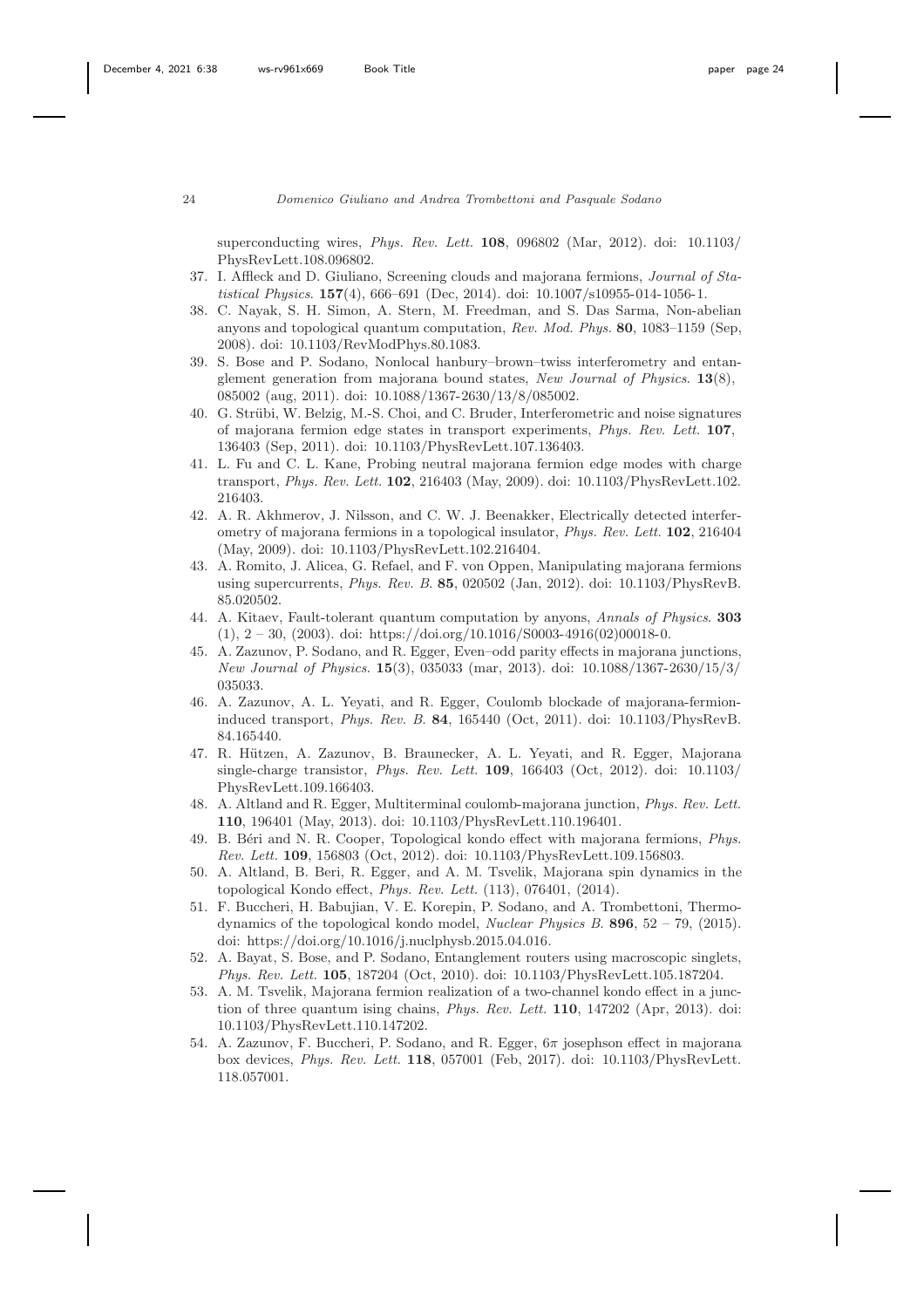- <span id="page-24-0"></span>55. S. Plugge, A. Zazunov, P. Sodano, and R. Egger, Majorana entanglement bridge, *Phys. Rev. B*. 91, 214507 (Jun, 2015). doi: 10.1103/PhysRevB.91.214507.
- <span id="page-24-1"></span>56. N. Crampé and A. Trombettoni, Quantum spins on star graphs and the kondo model, *Nuclear Physics B*. 871(3), 526 – 538, (2013). doi: https://doi.org/10.1016/ j.nuclphysb.2013.03.001.
- <span id="page-24-2"></span>57. F. Buccheri, G. D. Bruce, A. Trombettoni, D. Cassettari, H. Babujian, V. E. Korepin, and P. Sodano, Holographic optical traps for atom-based topological kondo devices, *New Journal of Physics*. 18(7), 075012 (jul, 2016). doi: 10.1088/1367-2630/18/7/ 075012.
- <span id="page-24-3"></span>58. D. Giuliano, P. Sodano, and A. Trombettoni, Kondo length in bosonic lattices, *Phys. Rev. A*. 96, 033603 (Sep, 2017). doi: 10.1103/PhysRevA.96.033603.
- <span id="page-24-4"></span>59. C. Chamon, M. Oshikawa, and I. Affleck, Junctions of three quantum wires and the dissipative hofstadter model, *Phys. Rev. Lett.* 91, 206403 (Nov, 2003). doi: 10.1103/ PhysRevLett.91.206403.
- 60. M. Oshikawa, C. Chamon, and I. Affleck, Junctions of three quantum wires, *Journal of Statistical Mechanics: Theory and Experiment*. 2006(02), P02008, (2006).
- <span id="page-24-5"></span>61. D. Giuliano and P. Sodano, Y-junction of superconducting josephson chains, *Nuclear Physics B*. 811(3), 395 – 419, (2009). doi: https://doi.org/10.1016/j.nuclphysb.2008. 11.011.
- <span id="page-24-6"></span>62. A. Bayat, S. Bose, P. Sodano, and H. Johannesson, Entanglement probe of twoimpurity kondo physics in a spin chain, *Phys. Rev. Lett.* 109, 066403 (Aug, 2012). doi: 10.1103/PhysRevLett.109.066403.
- <span id="page-24-7"></span>63. B. Alkurtass, A. Bayat, I. Affleck, S. Bose, H. Johannesson, P. Sodano, E. S. Sørensen, and K. Le Hur, Entanglement structure of the two-channel kondo model, *Phys. Rev. B*. 93, 081106 (Feb, 2016). doi: 10.1103/PhysRevB.93.081106.
- <span id="page-24-8"></span>64. A. Bayat, P. Sodano, and S. Bose, Negativity as the entanglement measure to probe the kondo regime in the spin-chain kondo model, *Phys. Rev. B*. 81, 064429 (Feb, 2010). doi: 10.1103/PhysRevB.81.064429.
- <span id="page-24-9"></span>65. A. Bayat, H. Johannesson, S. Bose, and P. Sodano, An order parameter for impurity systems at quantum criticality, *Nature Communications*. 5(1), 3784, (2014). doi: 10.1038/ncomms4784.
- <span id="page-24-10"></span>66. L. A. Landau, S. Plugge, E. Sela, A. Altland, S. M. Albrecht, and R. Egger, Towards realistic implementations of a majorana surface code, *Phys. Rev. Lett.* 116, 050501 (Feb, 2016). doi: 10.1103/PhysRevLett.116.050501.
- <span id="page-24-11"></span>67. A. M. Tsvelik, Topological kondo effect in star junctions of ising magnetic chains: exact solution, *New Journal of Physics*. 16(3), 033003 (mar, 2014). doi: 10.1088/ 1367-2630/16/3/033003.
- <span id="page-24-12"></span>68. P. Jordan and E. Wigner, Über das paulische äquivalenzverbot, Zeitschrift für Physik. 47(9), 631–651 (Sep, 1928). doi: 10.1007/BF01331938.
- <span id="page-24-13"></span>69. E. Lieb, T. Schultz, and D. Mattis, Two soluble models of an antiferromagnetic chain, *Annals of Physics*. 16(3), 407 – 466, (1961). doi: https://doi.org/10.1016/ 0003-4916(61)90115-4.
- <span id="page-24-14"></span>70. A. Komnik and R. Egger, Nonequilibrium transport for crossed luttinger liquids, *Phys. Rev. Lett.* 80, 2881–2884 (Mar, 1998). doi: 10.1103/PhysRevLett.80.2881.
- 71. S. Lal, S. Rao, and D. Sen, Junction of several weakly interacting quantum wires: A renormalization group study, *Phys. Rev. B*. 66, 165327 (Oct, 2002). doi: 10.1103/ PhysRevB.66.165327.
- 72. C. Chamon, M. Oshikawa, and I. Affleck, Junctions of three quantum wires and the dissipative hofstadter model, *Phys. Rev. Lett.* 91, 206403 (Nov, 2003). doi: 10.1103/ PhysRevLett.91.206403.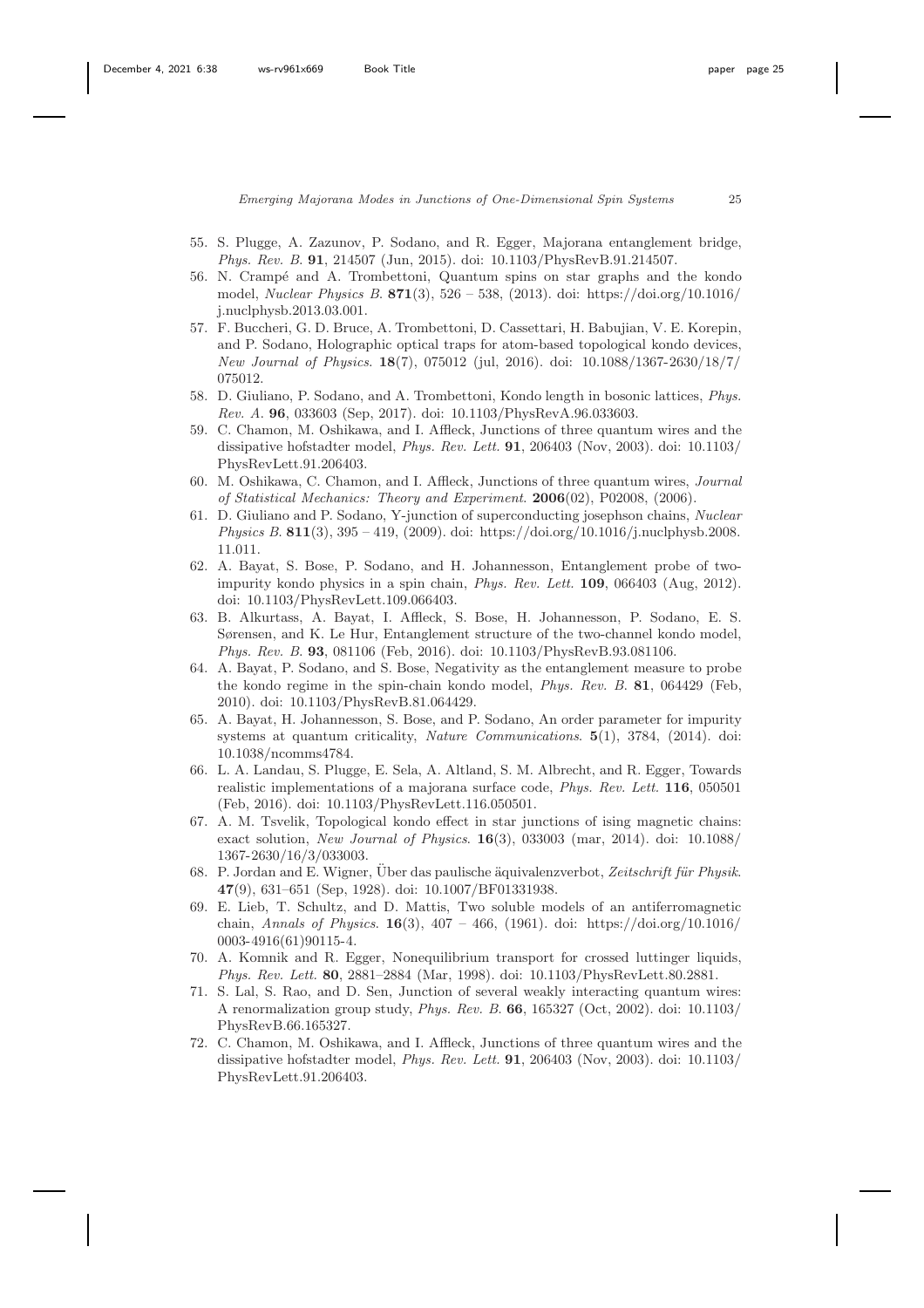- <span id="page-25-8"></span>73. M. Oshikawa, C. Chamon, and I. Affleck, Junctions of three quantum wires, *Journal of Statistical Mechanics: Theory and Experiment*. 2006(02), P02008–P02008 (feb, 2006). doi: 10.1088/1742-5468/2006/02/p02008.
- <span id="page-25-3"></span>74. D. Giuliano and P. Sodano, Frustration of decoherence in y-shaped superconducting josephson networks, *New Journal of Physics*. 10(9), 093023 (sep, 2008). doi: 10. 1088/1367-2630/10/9/093023.
- 75. A. Agarwal, Time-resolved transport properties of a y junction of tomonaga-luttinger liquid wires, *Phys. Rev. B*. 90, 195403 (Nov, 2014). doi: 10.1103/PhysRevB.90. 195403.
- 76. S. Mardanya and A. Agarwal, Enhancement of tunneling density of states at a y junction of spin- $\frac{1}{2}$  tomonaga-luttinger liquid wires, *Phys. Rev. B.* **92**, 045432 (Jul, 2015). doi: 10.1103/PhysRevB.92.045432.
- 77. D. Giuliano and A. Nava, Dual fermionic variables and renormalization group approach to junctions of strongly interacting quantum wires, *Phys. Rev. B*. 92, 125138 (Sep, 2015). doi: 10.1103/PhysRevB.92.125138.
- <span id="page-25-0"></span>78. S. Yin and B. Béri, Universality and quantized response in bosonic mesoscopic tunneling, *Phys. Rev. B*. 93, 245142 (Jun, 2016). doi: 10.1103/PhysRevB.93.245142.
- <span id="page-25-1"></span>79. R. Burioni, D. Cassi, M. Rasetti, P. Sodano, and A. Vezzani, Bose-einstein condensation on inhomogeneous complex networks, *Journal of Physics B: Atomic, Molecular and Optical Physics*. 34(23), 4697–4710 (nov, 2001). doi: 10.1088/0953-4075/34/23/ 314.
- 80. I. Brunelli, G. Giusiano, F. P. Mancini, P. Sodano, and A. Trombettoni, Topologyinduced spatial bose–einstein condensation for bosons on star-shaped optical networks, *Journal of Physics B: Atomic, Molecular and Optical Physics*. 37(7), S275– S286 (mar, 2004). doi: 10.1088/0953-4075/37/7/072.
- <span id="page-25-2"></span>81. A. Tokuno, M. Oshikawa, and E. Demler, Dynamics of one-dimensional bose liquids: Andreev-like reflection at  $y$  junctions and the absence of the aharonov-bohm effect, *Phys. Rev. Lett.* 100, 140402 (Apr, 2008). doi: 10.1103/PhysRevLett.100.140402.
- <span id="page-25-4"></span>82. A. Cirillo, M. Mancini, D. Giuliano, and P. Sodano, Enhanced coherence of a quantum doublet coupled to tomonaga?luttinger liquid leads, *Nuclear Physics B*. 852(1), 235 – 268, (2011). doi: https://doi.org/10.1016/j.nuclphysb.2011.06.014.
- <span id="page-25-5"></span>83. A. M. Tsvelik and W.-G. Yin, Possible realization of a multichannel kondo model in a system of magnetic chains, *Phys. Rev. B*. 88, 144401 (Oct, 2013). doi: 10.1103/ PhysRevB.88.144401.
- <span id="page-25-6"></span>84. J. von Delft and H. Schoeller, Bosonization for beginners - refermionization for experts, *Annalen der Physik*. 7(4), 225–305, (1998). doi: 10.1002/(SICI)  $1521 - 3889(199811)7 \\ \textrm{:}4\langle 225 \textrm{:}A\mathrm{ID}\text{-} \mathrm{ANDP225}\rangle \\ \textrm{3.0.CO}; 2\text{-L}.$
- <span id="page-25-7"></span>85. D. Giuliano, P. Sodano, A. Tagliacozzo, and A. Trombettoni, From four- to twochannel kondo effect in junctions of xy spin chains, *Nuclear Physics B*. 909, 135 – 172, (2016). doi: https://doi.org/10.1016/j.nuclphysb.2016.05.003.
- <span id="page-25-9"></span>86. B. B´eri, Majorana-klein hybridization in topological superconductor junctions, *Phys. Rev. Lett.* 110, 216803 (May, 2013). doi: 10.1103/PhysRevLett.110.216803.
- <span id="page-25-10"></span>87. D. Giuliano and I. Affleck, Real fermion modes, impurity entropy, and nontrivial fixed points in the phase diagram of junctions of interacting quantum wires and topological superconductors, *Nuclear Physics B*. 944, 114645, (2019). doi: https: //doi.org/10.1016/j.nuclphysb.2019.114645.
- <span id="page-25-11"></span>88. J. Kondo, Resistance minimum in dilute magnetic alloys, *Progress of Theoretical Physics*. 32(1), 37–49 (07, 1964). doi: 10.1143/PTP.32.37.
- <span id="page-25-12"></span>89. A. C. Hewson, *The Kondo Problem to Heavy Fermions*. Cambridge Studies in Magnetism, (Cambridge University Press, 1993). doi: 10.1017/CBO9780511470752.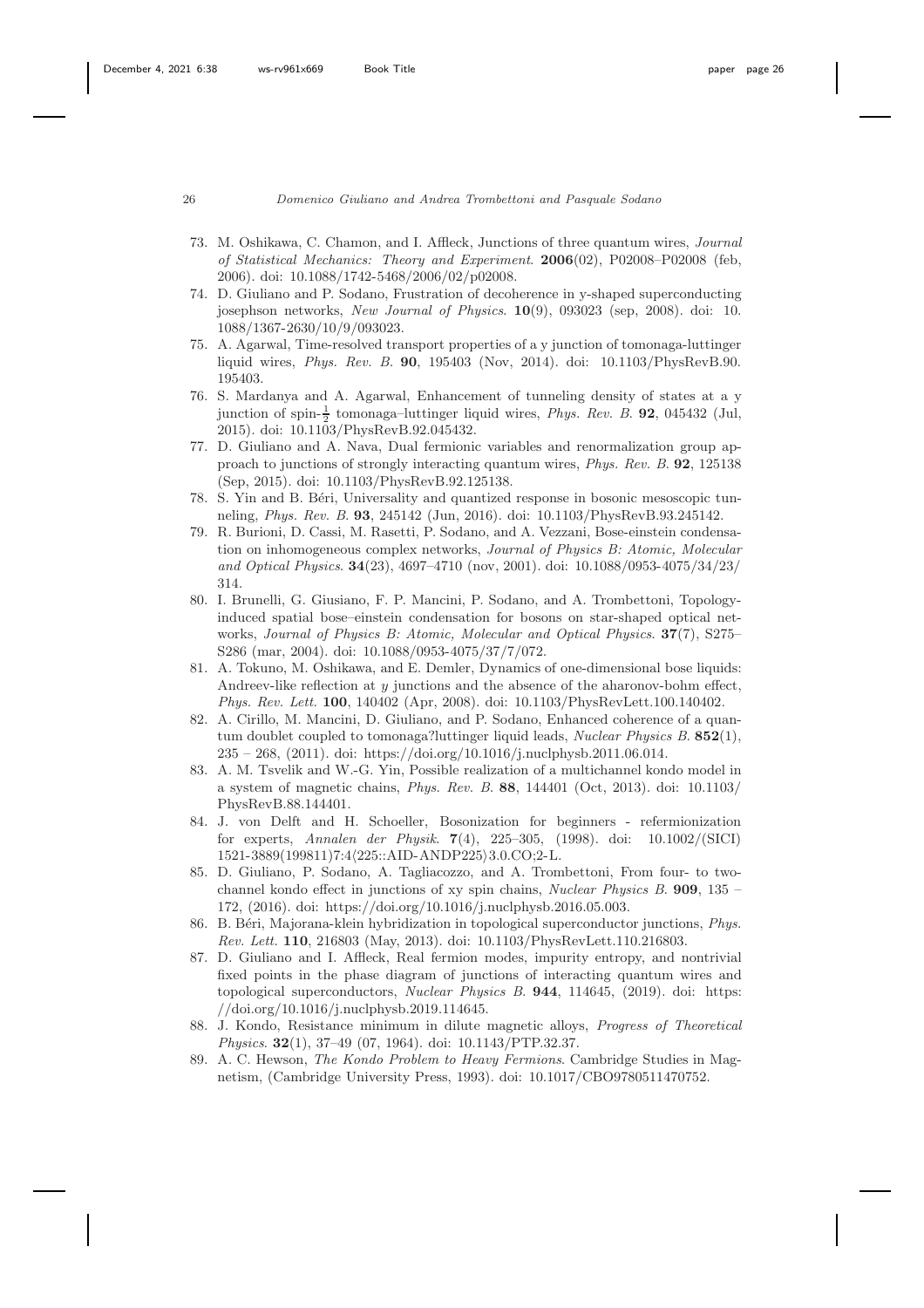- <span id="page-26-0"></span>90. L. P. Kouwenhoven and L. Glazman, Revival of the kondo effect, *Physics World*. 14, 33–38, (2001).
- <span id="page-26-1"></span>91. P. Nozières, A "fermi-liquid" description of the kondo problem at low temperatures, *Journal of Low Temperature Physics*. 17(1), 31–42 (Oct, 1974). doi: 10.1007/ BF00654541.
- <span id="page-26-2"></span>92. A. P. Alivisatos, Semiconductor clusters, nanocrystals, and quantum dots, *Science*. 271(5251), 933–937, (1996). doi: 10.1126/science.271.5251.933.
- 93. L. Kouwenhoven and C. Marcus, Quantum dots, *Physics World*. 11(6), 35–40 (jun, 1998). doi: 10.1088/2058-7058/11/6/26.
- 94. D. Goldhaber-Gordon, H. Shtrikman, D. Mahalu, D. Abusch-Magder, U. Meirav, and M. A. Kastner, Kondo effect in a single-electron transistor, *Nature*. 391, 156–159, (1998). doi: 10.1038/34373.
- <span id="page-26-3"></span>95. S. M. Cronenwett, T. H. Oosterkamp, and L. P. Kouwenhoven, A tunable kondo effect in quantum dots, *Science*. 281(5376), 540–544, (1998). doi: 10.1126/science. 281.5376.540.
- <span id="page-26-4"></span>96. Y. Avishai, A. Golub, and A. D. Zaikin, Tunneling through an anderson impurity between superconductors, *Phys. Rev. B*. 63, 134515 (Mar, 2001). doi: 10.1103/ PhysRevB.63.134515.
- 97. M.-S. Choi, M. Lee, K. Kang, and W. Belzig, Kondo effect and josephson current through a quantum dot between two superconductors, *Phys. Rev. B*. 70, 020502 (Jul, 2004). doi: 10.1103/PhysRevB.70.020502.
- <span id="page-26-5"></span>98. G. Campagnano, D. Giuliano, A. Naddeo, and A. Tagliacozzo, Josephson current in a quantum dot in the kondo regime connected to two superconductors, *Physica C: Superconductivity*. 406(1), 1 – 8, (2004). doi: https://doi.org/10.1016/j.physc.2004. 03.002.
- <span id="page-26-6"></span>99. B. Béri and N. R. Cooper, Topological kondo effect with majorana fermions, *Phys. Rev. Lett.* 109, 156803 (Oct, 2012). doi: 10.1103/PhysRevLett.109.156803.
- <span id="page-26-7"></span>100. E. Eriksson, A. Nava, C. Mora, and R. Egger, Tunneling spectroscopy of majoranakondo devices, *Phys. Rev. B*. 90, 245417 (Dec, 2014). doi: 10.1103/PhysRevB.90. 245417.
- <span id="page-26-8"></span>101. A. Altland and R. Egger, Multiterminal coulomb-majorana junction, *Phys. Rev. Lett.* 110, 196401 (May, 2013). doi: 10.1103/PhysRevLett.110.196401.
- <span id="page-26-9"></span>102. A. Zazunov, P. Sodano, and R. Egger, Even-odd parity effects in majorana junctions, *New Journal of Physics*. 15(3), 035033, (2013).
- <span id="page-26-10"></span>103. A. Altland, B. Béri, R. Egger, and A. M. Tsvelik, Bethe ansatz solution of the topological kondo model, *Journal of Physics A: Mathematical and Theoretical*. 47 (26), 265001, (2014).
- <span id="page-26-11"></span>104. B. B´eri, Majorana-klein hybridization in topological superconductor junctions, *Phys. Rev. Lett.* 110, 216803 (May, 2013). doi: 10.1103/PhysRevLett.110.216803.
- <span id="page-26-12"></span>105. A. Zazunov, A. Altland, and R. Egger, Transport properties of the coulomb-majorana junction, *New Journal of Physics*. 16(1), 015010, (2014).
- <span id="page-26-13"></span>106. A. M. Tsvelik, Topological kondo effect in star junctions of ising magnetic chains: exact solution, *New Journal of Physics*. 16(3), 033003, (2014).
- <span id="page-26-14"></span>107. P. Coleman, L. B. Ioffe, and A. M. Tsvelik, Simple formulation of the two-channel kondo model, *Phys. Rev. B*. 52, 6611–6627 (Sep, 1995). doi: 10.1103/PhysRevB.52. 6611.
- <span id="page-26-15"></span>108. D. Giuliano and P. Sodano, Realization of a two-channel kondo model with josephson junction networks, *EPL (Europhysics Letters)*. 103(5), 57006 (sep, 2013). doi: 10. 1209/0295-5075/103/57006.
- <span id="page-26-16"></span>109. E. Ogievetsky, N. Reshetikhin, and P. Wiegmann, The principal chiral field in two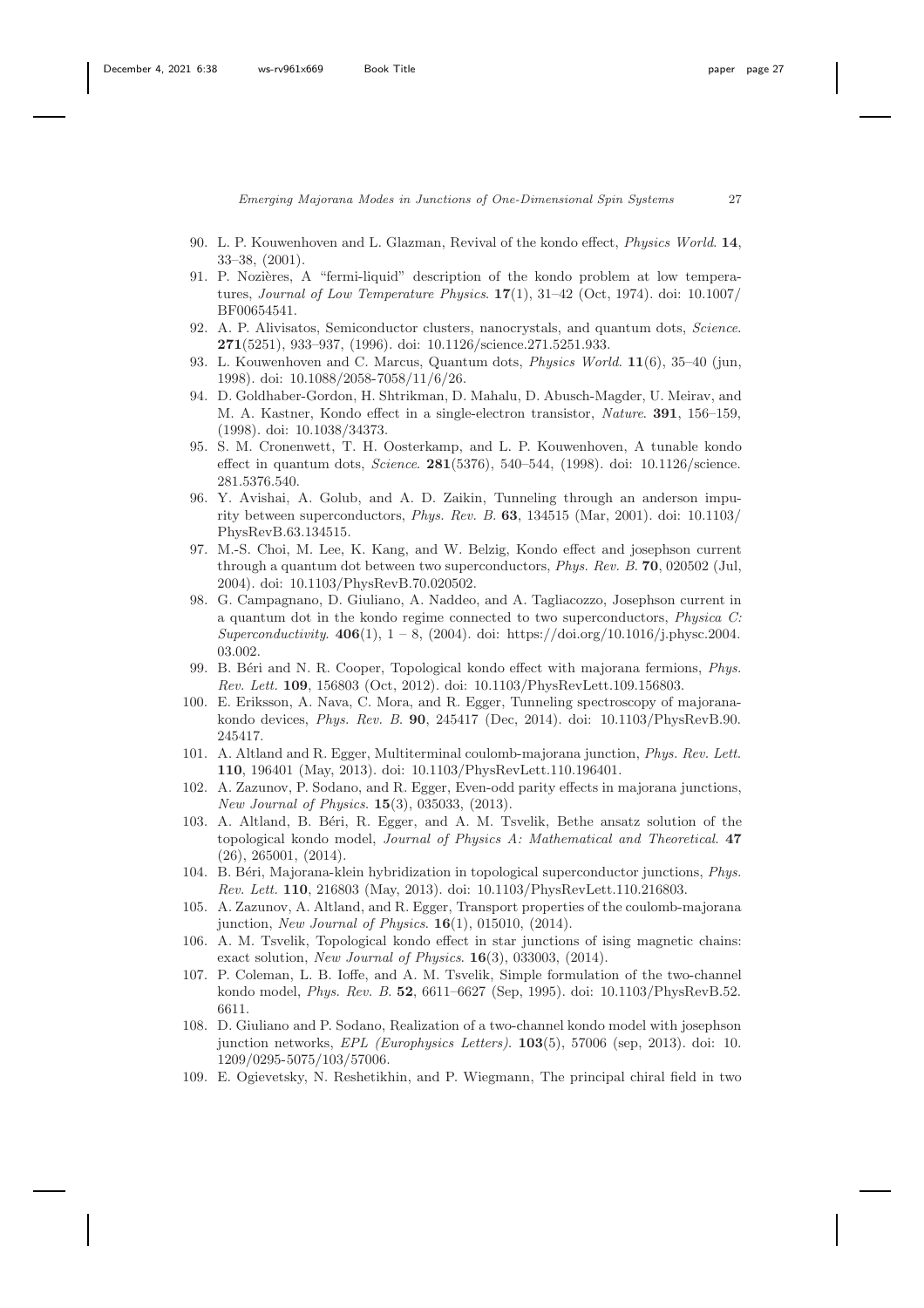dimensions on classical lie algebras: The bethe-ansatz solution and factorized theory of scattering, *Nuclear Physics B*. 280(0), 45 – 96, (1987). doi: http://dx.doi.org/10. 1016/0550-3213(87)90138-6.

- <span id="page-27-0"></span>110. H. J. De Vega and M. Karowski, Exact bethe ansatz solution of o(2n) symmetric theories, *Nuclear Physics B*. 280(0), 225 – 254, (1987). doi: http://dx.doi.org/10. 1016/0550-3213(87)90146-5.
- <span id="page-27-1"></span>111. I. Affleck and A. Ludwig, Critical theory of overscreened kondo fixed points, *Nuclear Physics B*. 360(2-3), 641 – 696, (1991). doi: http://dx.doi.org/10.1016/ 0550-3213(91)90419-X.
- <span id="page-27-2"></span>112. R. M. Bradley and S. Doniach, Quantum fluctuations in chains of josephson junctions, *Phys. Rev. B*. 30, 1138–1147 (Aug, 1984). doi: 10.1103/PhysRevB.30.1138.
- <span id="page-27-4"></span>113. L. I. Glazman and A. I. Larkin, New quantum phase in a one-dimensional josephson array, *Phys. Rev. Lett.* 79, 3736–3739 (Nov, 1997). doi: 10.1103/PhysRevLett.79. 3736.
- <span id="page-27-3"></span>114. D. Giuliano and P. Sodano, Effective boundary field theory for a josephson junction chain with a weak link, *Nuclear Physics B*. 711(3), 480 – 504, (2005). doi: https: //doi.org/10.1016/j.nuclphysb.2005.01.037.
- <span id="page-27-5"></span>115. P. Ågren, K. Andersson, and D. B. Haviland, Kinetic inductance and coulomb blockade in one dimensional josephson junction arrays, *Journal of Low Temperature Physics*. 124(1), 291–304 (Jul, 2001). doi: 10.1023/A:1017594322332.
- <span id="page-27-6"></span>116. D. Giuliano and P. Sodano, Pairing of cooper pairs in a josephson junction network containing an impurity, *EPL (Europhysics Letters)*. 88(1), 17012 (oct, 2009). doi: 10.1209/0295-5075/88/17012.
- <span id="page-27-7"></span>117. D. Giuliano and P. Sodano, Competing boundary interactions in a josephson junction network with an impurity, *Nuclear Physics B*. 837(3), 153 – 185, (2010). doi: https: //doi.org/10.1016/j.nuclphysb.2010.04.022.
- <span id="page-27-8"></span>118. M. Rizzi, V. Cataudella, and R. Fazio, 4e-condensation in a fully frustrated josephson junction diamond chain, *Phys. Rev. B*. 73, 100502 (Mar, 2006). doi: 10.1103/PhysRevB.73.100502.
- 119. I. V. Protopopov and M. V. Feigel'man, Anomalous periodicity of supercurrent in long frustrated josephson-junction rhombi chains, *Phys. Rev. B*. 70, 184519 (Nov, 2004). doi: 10.1103/PhysRevB.70.184519.
- <span id="page-27-9"></span>120. I. V. Protopopov and M. V. Feigel'man, Coherent transport in josephson-junction rhombi chain with quenched disorder, *Phys. Rev. B*. 74, 064516 (Aug, 2006). doi: 10.1103/PhysRevB.74.064516.
- <span id="page-27-10"></span>121. B. Douçot and J. Vidal, Pairing of cooper pairs in a fully frustrated josephsonjunction chain, *Phys. Rev. Lett.* 88, 227005 (May, 2002). doi: 10.1103/PhysRevLett. 88.227005.
- <span id="page-27-11"></span>122. F. Buccheri, G. D. Bruce, A. Trombettoni, D. Cassettari, H. Babujian, V. E. Korepin, and P. Sodano, Holographic optical traps for atom-based topological kondo devices, *New Journal of Physics*. 18(7), 075012 (jul, 2016). doi: 10.1088/1367-2630/18/7/ 075012.
- <span id="page-27-12"></span>123. M. A. Cazalilla, R. Citro, T. Giamarchi, E. Orignac, and M. Rigol, One dimensional bosons: From condensed matter systems to ultracold gases, *Rev. Mod. Phys.* 83, 1405–1466 (Dec, 2011). doi: 10.1103/RevModPhys.83.1405.
- <span id="page-27-13"></span>124. T. D. Schultz, D. C. Mattis, and E. H. Lieb, Two-dimensional ising model as a soluble problem of many fermions, *Rev. Mod. Phys.* 36, 856–871 (Jul, 1964). doi: 10.1103/RevModPhys.36.856.
- 125. C. N. Yang and C. P. Yang, Thermodynamics of a onedimensional system of bosons with repulsive deltafunction interaction, *Journal of Mathematical Physics*. 10(7),